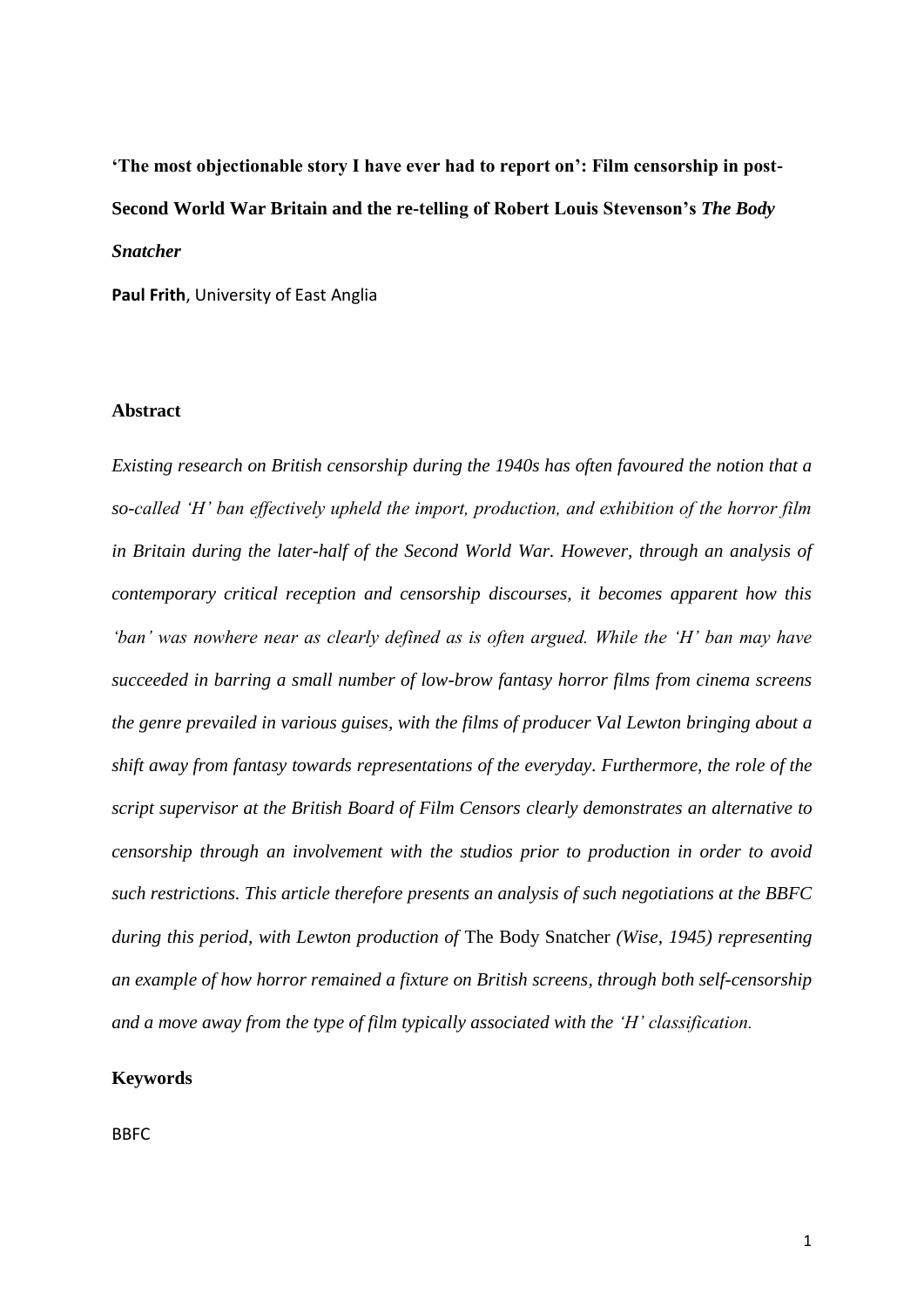censorship

Val Lewton

critical reception

realism

the 1940s

### **Introduction**

What has often been perceived as a ban on the horror film in Britain during the latter half of the Second World War (Pirie 1973; Johnson 1997; Conrich 2001; Smith 2005), the removal of any film thought worthy of the 'H' (for horrific) classification during this period, was in fact little more than a restriction placed upon a small number of fantasy horror films derived from the Universal cycle during the previous decade, as a number of productions clearly sold as horror remained on British screens throughout this period (Frith 2015). While the 'H' certificate was first introduced by the British Board of Film Censors in the late-1930s<sup>1</sup> as a means of appeasing local authorities through preventing under-16s entering theatres exhibiting these low-budget, low-brow productions, the arrival of the latest 'H' film would still be met with varying degrees of hostility throughout the regions. As local authorities maintained the right to make further cuts, or even ban, any film passed by the BBFC (Johnson 1997: 138), the decision to deny any film worthy of the certificate a release during this period came more as an attempt to maintain uniformity across Britain during the war than as a blanket ban on horror itself (Hunnings 1967: 142).

Throughout the war period the British press championed 'quality' productions dealing with more 'realistic' interpretations of everyday life although, in subsequent years, this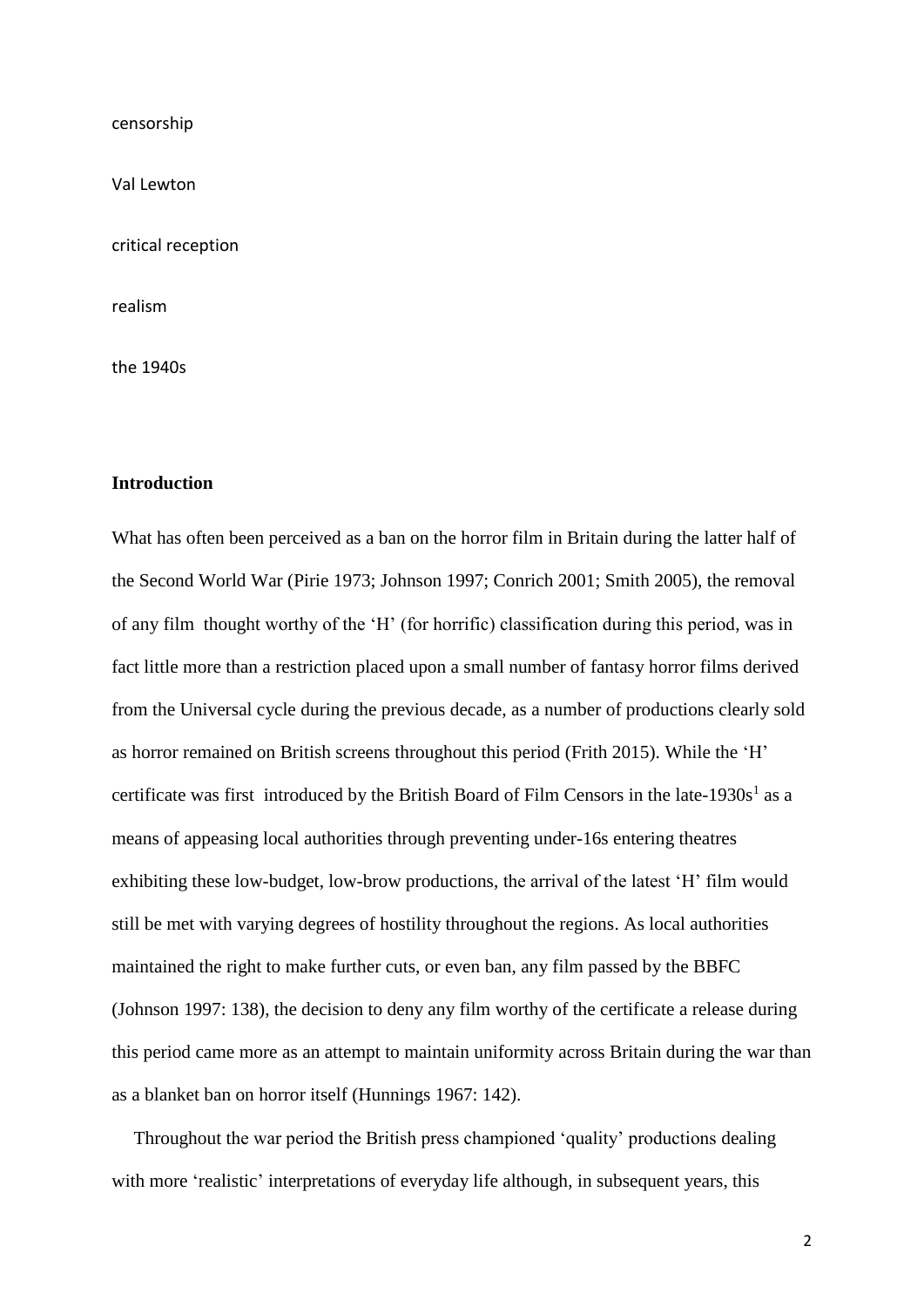confrontation with the everyday revealed itself as an interest in the more 'sordid' aspects of society, located below the surface reality of the quality productions earlier in the decade. As the harsh realities of the war pushed cinema into dealing with more 'serious' themes, regardless of genre, it left the BBFC with no option other than to accept these changes and relax certain restriction imposed pre-war – but only up to a point. These more 'serious' themes being dealt with in the post-war period, both in the United Kingdom and the United States, were not necessarily a direct result of the after effects of war but rather as a reflection on changes in society as a whole. Once the 'H' ban was lifted, and fantasy horror no longer presented the threat it once had, realism became the new target for both critics and the BBFC as horror would now be tied to the realistic recreation of the everyday once championed by the same critics. Within contemporary BBFC reports it becomes increasingly apparent that a number of scripts submitted to the Board dealing with 'reality' were in fact clear attempts to move horror away from pure 'fantasy' and towards the darker aspects of everyday life. This was also recognisable within a number of productions, arriving from both Europe and Hollywood, which challenged the position of the British press regarding the nature of realism, as the taboo subject matter would often be recognized as somewhat 'horrific' in appearance and intent. Recent changes in society also brought about Hollywood's interest in the development of the 'new realism's topical, controversial, and thus-far forbidden thematic' (Casper 2007: 369), part of an era of realistic, gritty and controversial cinema, influenced by documentary and the crime dramas of the 1930s:

The documentary method and attitude of mind […] seeped into the commercial feature during the war and began infiltrating all genres to such an extent that it became a distinct type of realism not only practiced but preferred during the postwar period.(Casper 2007: 358)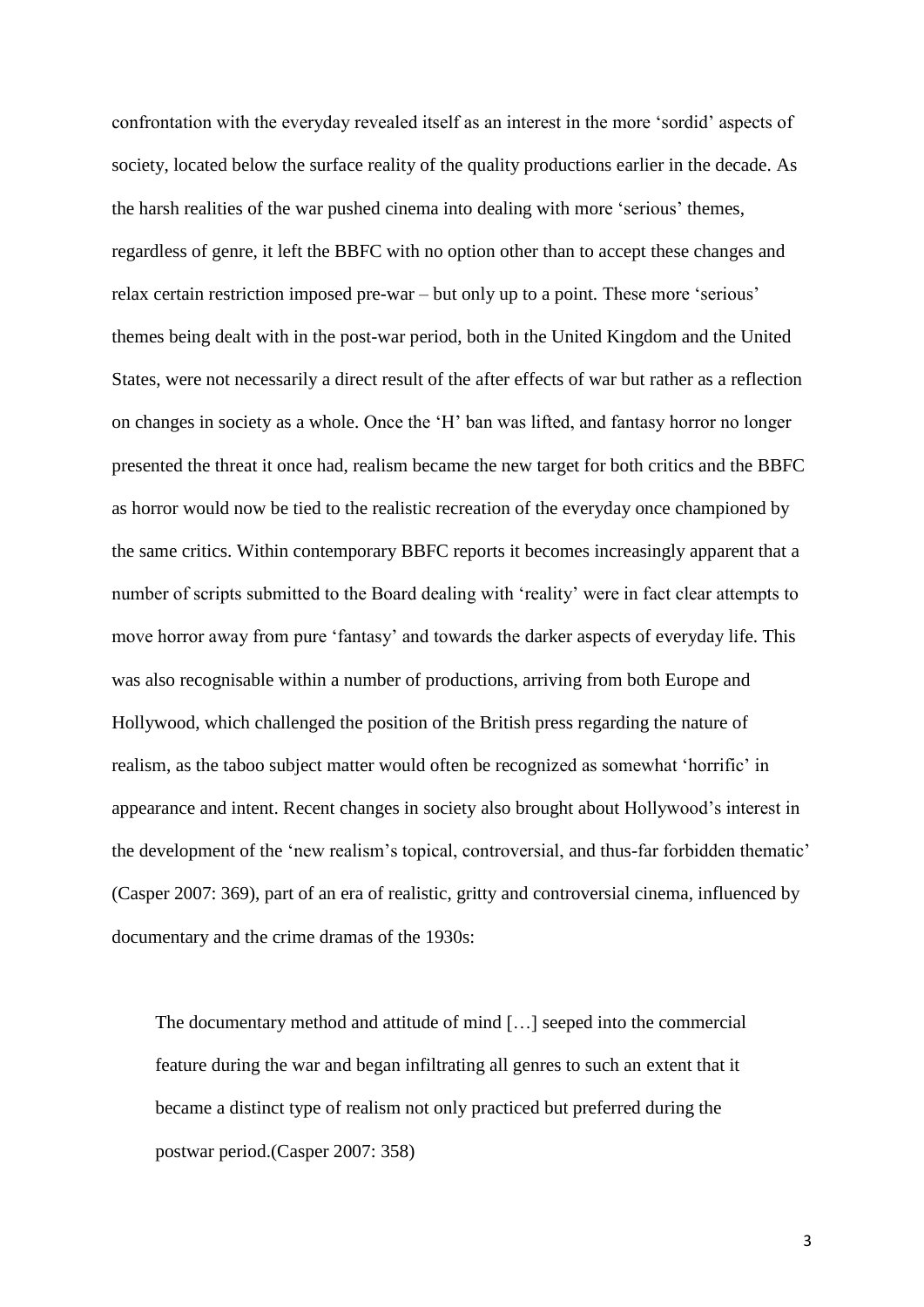This documentary method would also be met by an increased appreciation for psychoanalytical themes, in all forms of media, as Freudian analysis came to be recognized as a serious subject for cinematic purposes. During the early half of the decade, psychoanalysis in the cinema would be viewed as pretentiousness by the New York critics who approached such methods with scepticism, typically associating cinematic representations of the psychological, or the psychoanalytical, with either the 'avant-garde' or the 'low-brow' (Jancovich 2010: 49–50).Pursuing psychoanalytical themes within the horror film as a means of providing 'greater meaning' was dismissed as a poor attempt to insert some sophistication into the genre and, as Jancovich suggests, leading the New York critics to make links to 'the sordid excesses of European cinema' (2010: 50).However, by the end of the war, an acceptance of psychoanalysis as a method employed in the rehabilitation of the returning soldier gave credence to the subject matter, leading Hollywood to further their exploration of 'the intrusive, primitive truth beneath the civilised veneer' (Casper 2007: 359).

Noirs such as Billy Wilder's *Double Indemnity* (1944), '[w]ith its scenario of redemption through violence' (Armstrong 2000: 34), revealed a darker side to the so-called Hollywood 'realism' concerned with a quick-fix approach to social issues, and would be developed in the director's interpretation of post-war society in *The Lost Weekend* (Wilder, 1945).With its depiction of the protagonist's fall into the clutches of alcoholism, the film symbolized 'a key moment in Wilder's rebellion against the polite and seemly in American cinema' (Armstrong 2000: 41) through a realistic treatment of the sordid side to society. But, at the same time, the film's creative use of styles commonly associated with the horror film worked alongside this realism, particular in those scenes depicting Don Birnam's hallucinations whilst incarcerated at Bellevue hospital, making these scenes far more traumatic than they would have been in a context of pure fantasy genre. By placing these horrifying and fantastic moments within the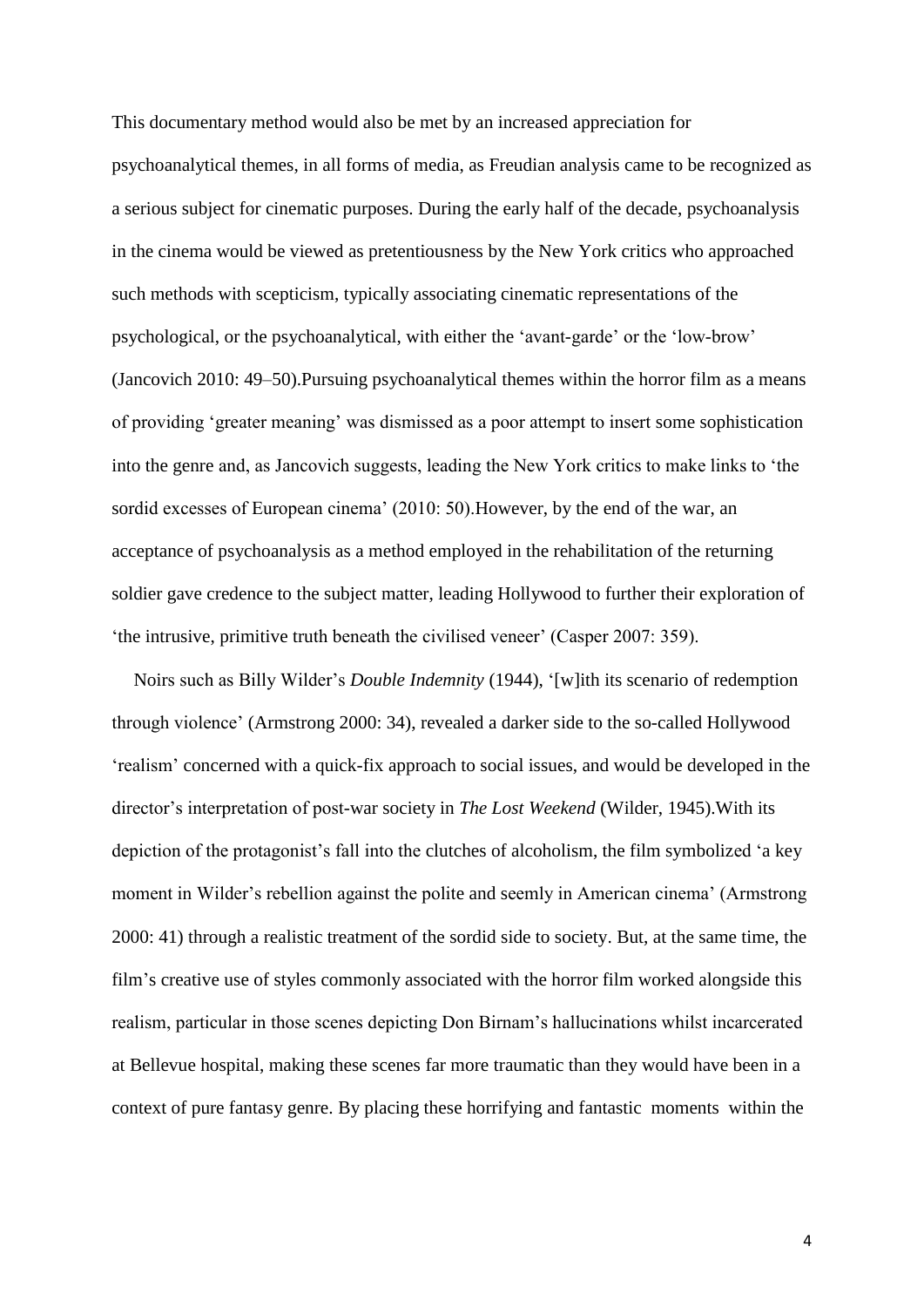everyday realm, the film is able to deal effectively to deal with the more disturbing elements of contemporary society.

During the period of the 'H' ban, between June 1942 and June 1945, films typically falling into this classification were often deemed incompatible with the lesser 'A' certificate regardless of cuts made to ensure nothing of the 'horrific' remained. As Annette Kuhn (1988) and Matthew Bernstein's (2000) work on censorship has demonstrated, the role of the censor should not merely be seen as imposing restrictions but rather as a negotiator whose job it was to ensure the industry remained free of local censorship. These negotiations demonstrate how the BBFC were not merely in the business of censoring films as their duty was to provide guidelines for filmmakers who wanted to ensure their product made it to the screen without being plagued by controversy and the unwanted costs incurred by making cuts. The function of the scenario team at the BBFC during this period, namely Colonel John C. Hanna and Mrs N. Crouzet, was to offer advice to producers on scripts prior to production as a means of reducing any risk of further restrictions on the film prior to release. Not only did such precautions reduce the risk of costly reshoots or unwanted cuts being made to the finished product, it also gave the BBFC the opportunity to avoid any future repercussions from the local authorities once the finished film had been released. An example of this process is most evident in attempts to adapt for the screen the story of notorious nineteenth century murderers Burke and Hare, as a script based on these events became the subject of a series of negotiations between the BBFC and a number of British producers throughout 1944. By November of that year, at a time when the 'H' ban was still in effect, the Board finally approved a version of the Burke and Hare story as suitable for production. However, Val Lewton and RKO had already started production on their own version, *The Body Snatcher*, adapted from Robert Louis Stevenson's short story, later passed by the BBFC with an 'A' certificate several weeks after the 'H' ban had already been lifted.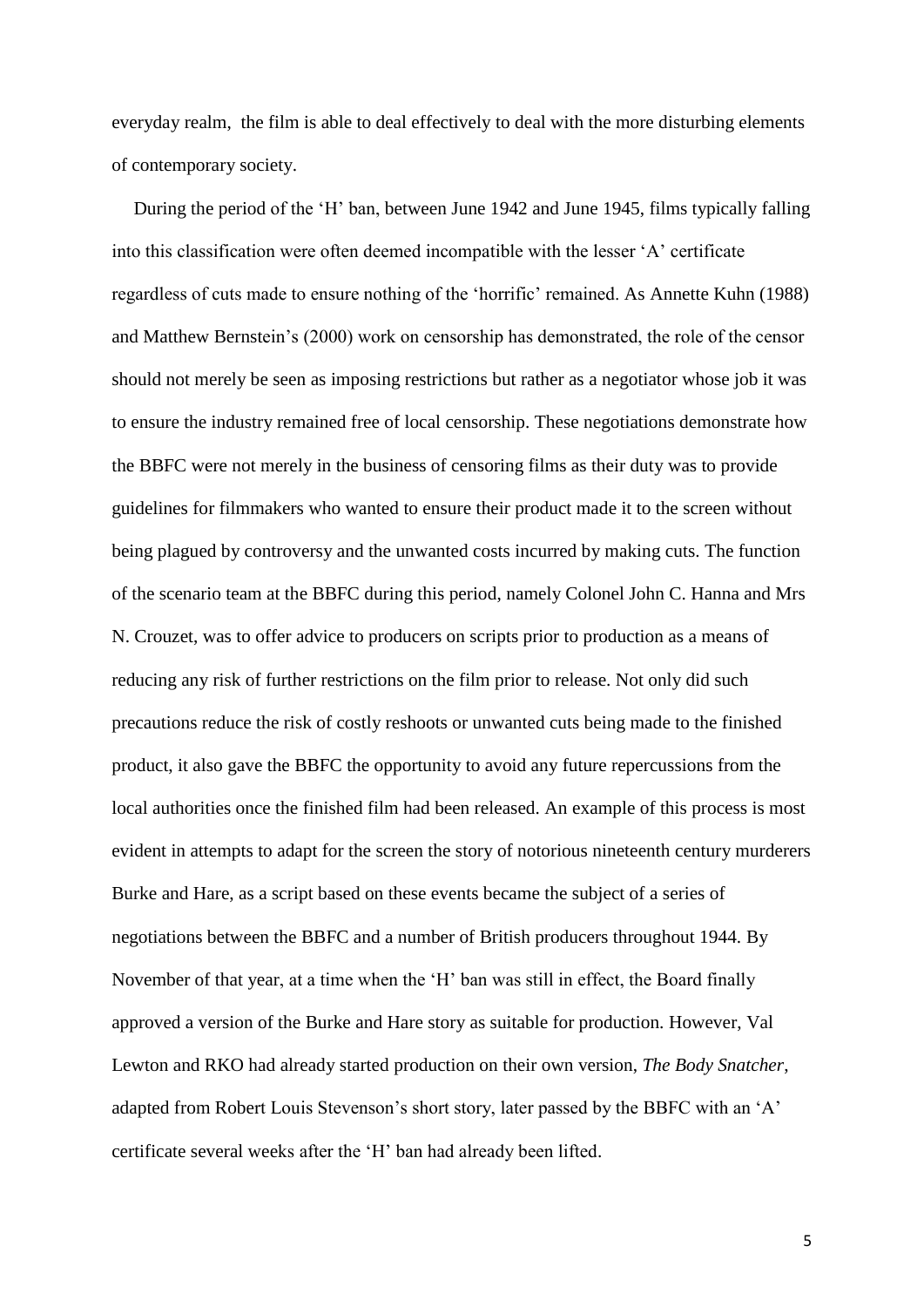Reasons for the film's approval with the lesser 'A' certificate could be seen as a result of the relationship to the everyday often favoured by the horror productions made by Lewton at RKO, as these films were often removed from the fantasy realms associated with the 'H' certificate. Contemporary trade reviews take a similar stance on the film in referring to it as of a higher calibre than other horror films, specifically on account of the manner in which it conveys horror through more 'realistic' methods. This article therefore seeks to demonstrate how the new era of realism in Hollywood became an issue for British censors when dealing with the darker aspects of the 'everyday', bringing with it a different locale for horror. As with *The Lost Weekend*, *The Body Snatcher*'s ventures into the 'fantastic' are revealed to be a temporary result of characters' psychological disturbances rather than supernatural occurrences, thereby situating the horrors firmly within the realm of reality. Horror would now be derived from that which lurks unseen within society, far removed from the supernatural and fantasy.

#### **Burke and Hare at the BBFC**

Prior to any script being submitted to the Board, the story had previously made an appearance as a stage play by James Bridie<sup>2</sup> detailing the true story of Dr Robert Knox, lecturer in anatomy at Edinburgh University during the early 1800s, for whom Burke and Hare supplied the cadavers used by medical students. The only murder dealt with in the story is that of prostitute Mary Patterson and, although the act is not shown explicitly, the death is inferred when her body is delivered to Anderson and the porter (Hanna 1944a).<sup>3</sup>

Ealing Studios provided the Board with this version of the story for consideration in 1944, with Colonel Hanna's report inferring that a similar story had previously been submitted to the BBFC by the studio and rejected on similar grounds to the new adaptation: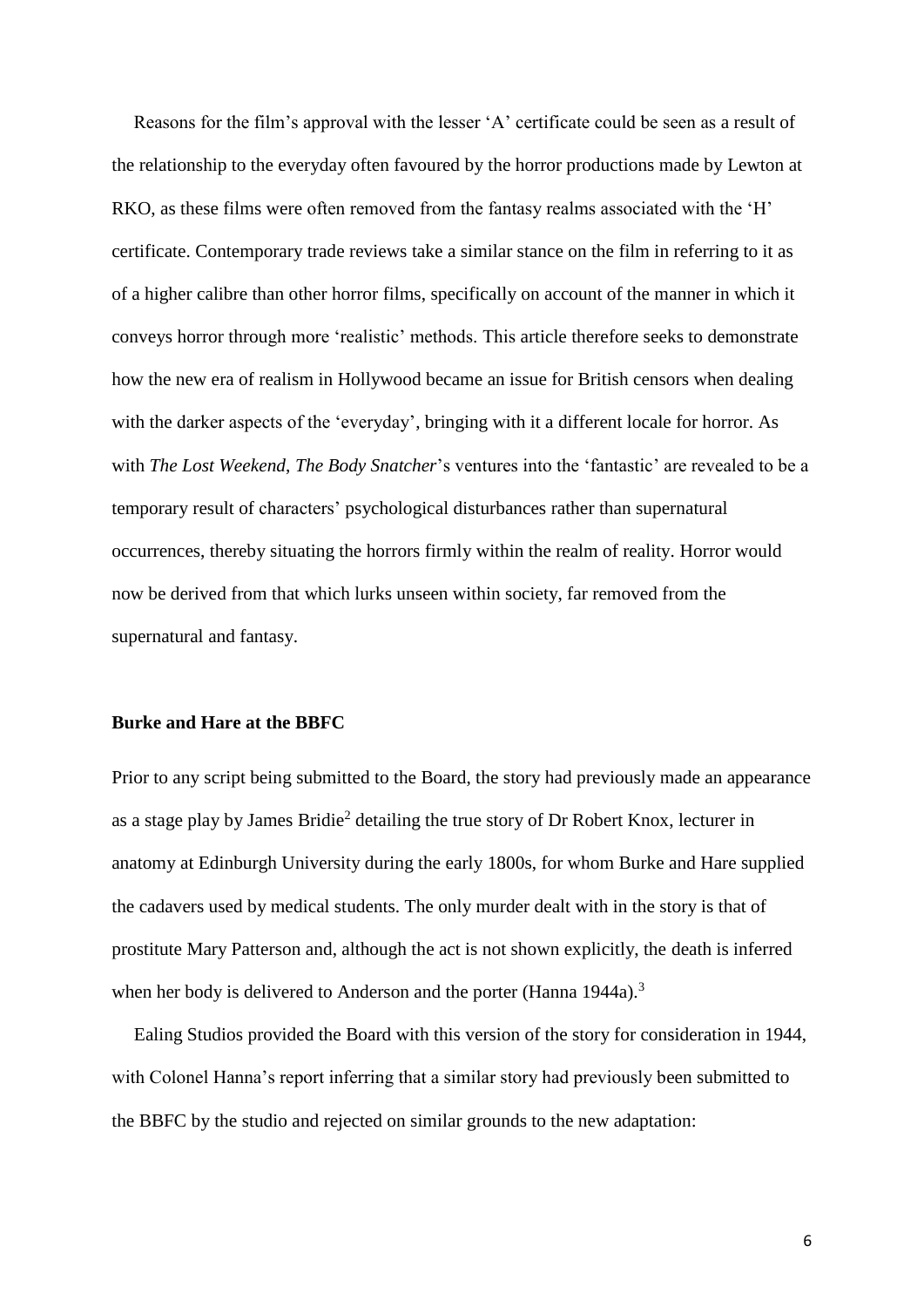There is not a single good character of any importance in the cast, and no moral lesson to be learnt. Its whole atmosphere is sordid and criminal. I think we can rely on our old standard that the lives of famous (or infamous) criminals are not suitable for exhibition on the screen, and two more notorious figures than Burke and Hare it would be hard to find.(Hanna 1944a)

Mrs Crouzet agreed with Hanna's decisions, reporting that 'the resurrectionists and Burke and Hare murders are too sordid and horrible to be subjects for entertainment, and I do not consider this story in any way suitable for production in a film, even with a "horror" certificate' (1944a).

The objections to the script positioned it far beyond the realm of the 'H' classification. Films dealing with the sordid nature of 'real-life' had always been an issue for the BBFC, thereby illustrating their concerns regarding realism when dealing its darker edge.<sup>4</sup> While Ealing made no further attempts to proceed with the Burke and Hare story, a new version submitted by Theatrecraft Ltd<sup>5</sup> entitled 'The Business of Death' caused something of a stir at the BBFC throughout late 1944, as they would be subjected to several resubmissions of the script in the course of the company's repeated attempts to draw the story further away from the real events.

As Crouzet's report on the first draft demonstrates, the new story contained an added emphasis on the deeds of the two murderers:

In this, Knox is married to Elizabeth, and the father of two young children, and Annabella is Knox's sister. He is not given such a bombastic, theatrical personality, and the atmosphere created is one of sympathy for the doctor. Most of the story is given over to the actual murders by Burke and Hare, with detailed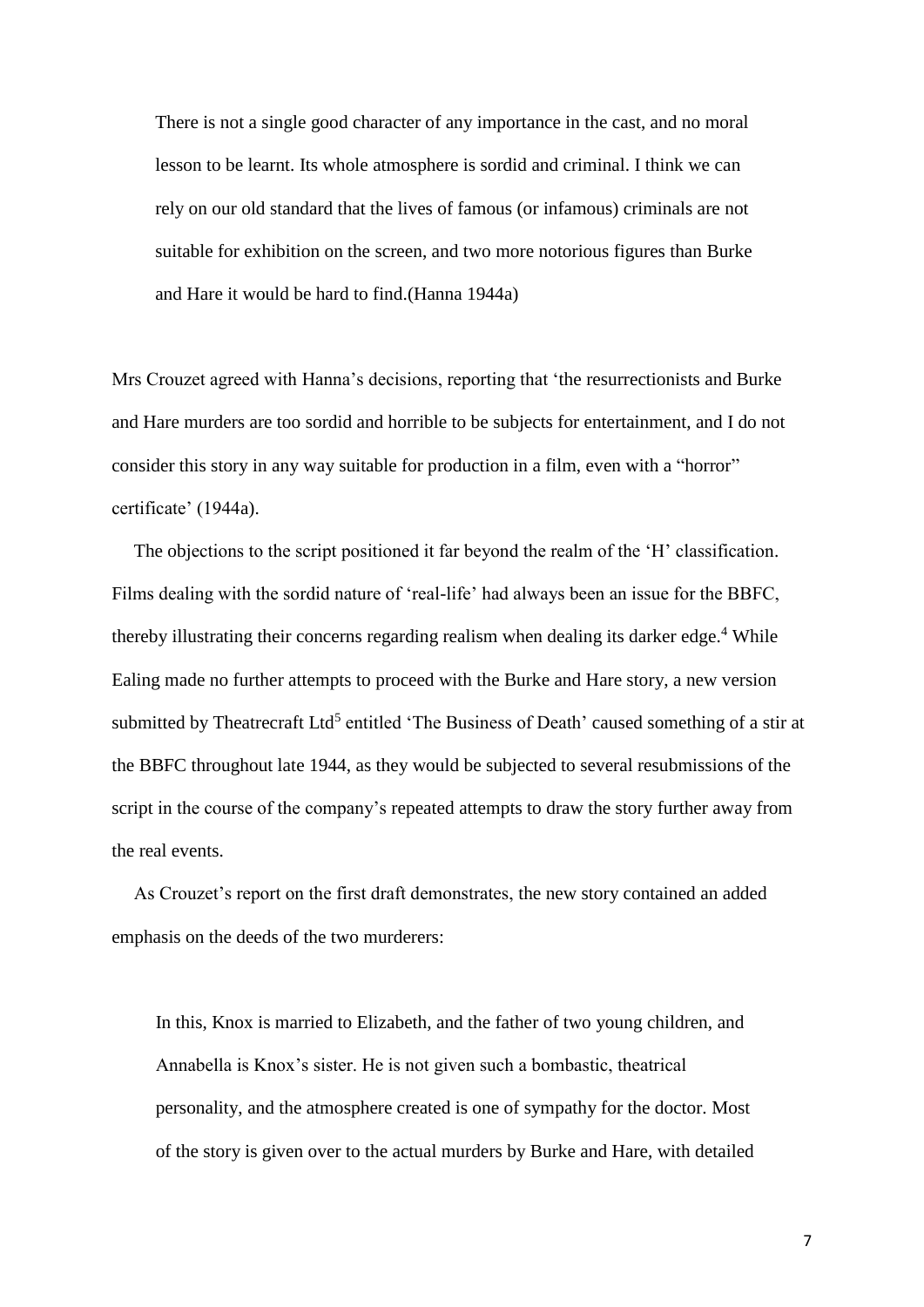showing of their sordid surroundings and women. The film ends with the hanging of Burke, release of Hare, and the unpopularity of Knox. (Crouzet 1944b)

While the focus upon Knox's family may been seen as an attempt to add some light-relief to the macabre deeds of Burke and Hare, the focus upon their crimes implied within the script clearly remained a primary concern for the BBFC. Crouzet goes on to list a number of scenes taken exception to, including page twenty, 'scene showing raising of the body from the grave', and page 74, 'prolonged screams from the cripple boy while he is being killed' (Crouzet 1944b), while Hanna's report complains:

[n]othing is left to the imagination. We are shown every detail from the first plotting of this villainous couple, through the entire sequence of many of their murders – the callousness and conceit of Dr Knox, the trial and execution of Burke. (Hanna 1944b)

Hanna summarizes the plot as 'a horrible tale of sordid and gruesome crime [with] no redeeming feature and no moral lesson. Quite unfit for exhibition' (Hannah 1944b). The grisly details listed by Hanna have clear links back to the visually explicit nature of films granted the 'H' certificate although, now combined with its objectionable relationship to real-life crimes, 'The Business of Death' became far more unacceptable and unlikely to be deemed suitable by the scenario team.

On the last day of July that year a new script 'The Doctor and the Devils', submitted by Gryphon Films, was described by Hanna as 'almost word for word and scene for scene the same as the one "The Business of Death"' (Hanna 1944c). Coming only three weeks after the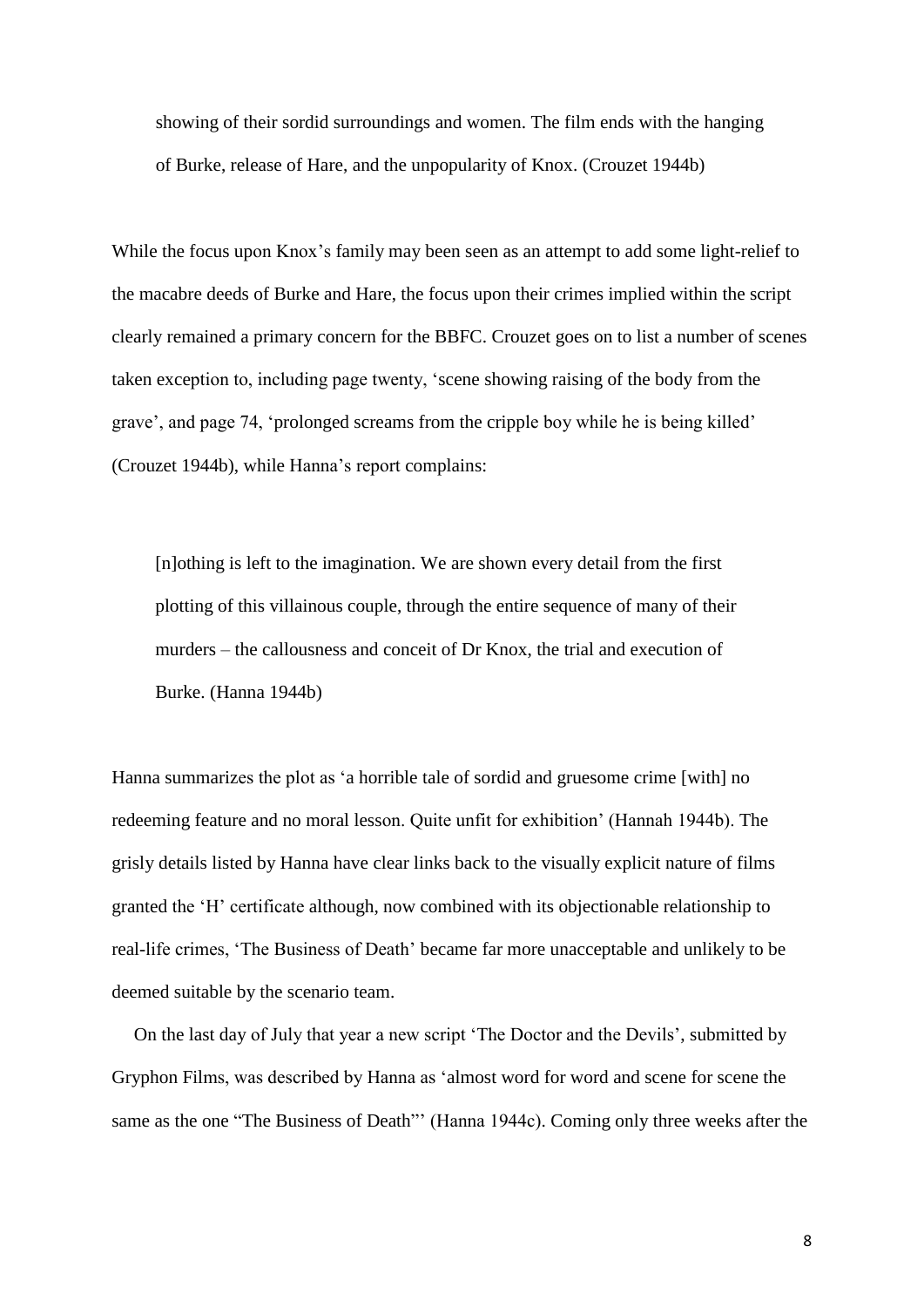previous submission, Hanna notes the main differences as being alterations to the names of the principle characters and no mention of Edinburgh or Burke and Hare:

The attempt to disassociate the story from actual history and present it as fiction does not remove the horrible atmosphere of a series of most revolting crimes amidst the most sordid surroundings. I think it is nearly if not quite the most objectionable story I have ever had to report on during my long experience with the board. (Hanna 1944c)

Crouzet also describes this as 'a poor attempt to disguise this story of the Burke and Hare murders' (Crouzet 1944c), backing Hanna's argument that the story held too many similarities to the real events, and clearly attempted to focus on the grisly details of the crimes perpetrated. On 22 August, Hanna writes a response to a letter sent by a Mr Taylor of Gryphon Films in an attempt by the production company to defend their efforts to rewrite the script. In reference to Taylor's letter, Hanna states:

I am afraid I cannot agree that this story is 'almost wholly fictional', or that it could be described as 'a discussion of the eternal fight between good and evil.' I remember the films of Sweeny Todd and Maria Marten, but I cannot recall a previous one on Burke and Hare. In my opinion, the two former ones quoted above bear NO resemblance to the subject. I do not recall any film based on, or closely resembling, the Jack the Ripper murders. (Hanna 1944d) 6

The BBFC were in no position to deviate from the exceptions taken to 'real-life' being the basis of a film with the intended purpose of providing horrific entertainment, and the attempts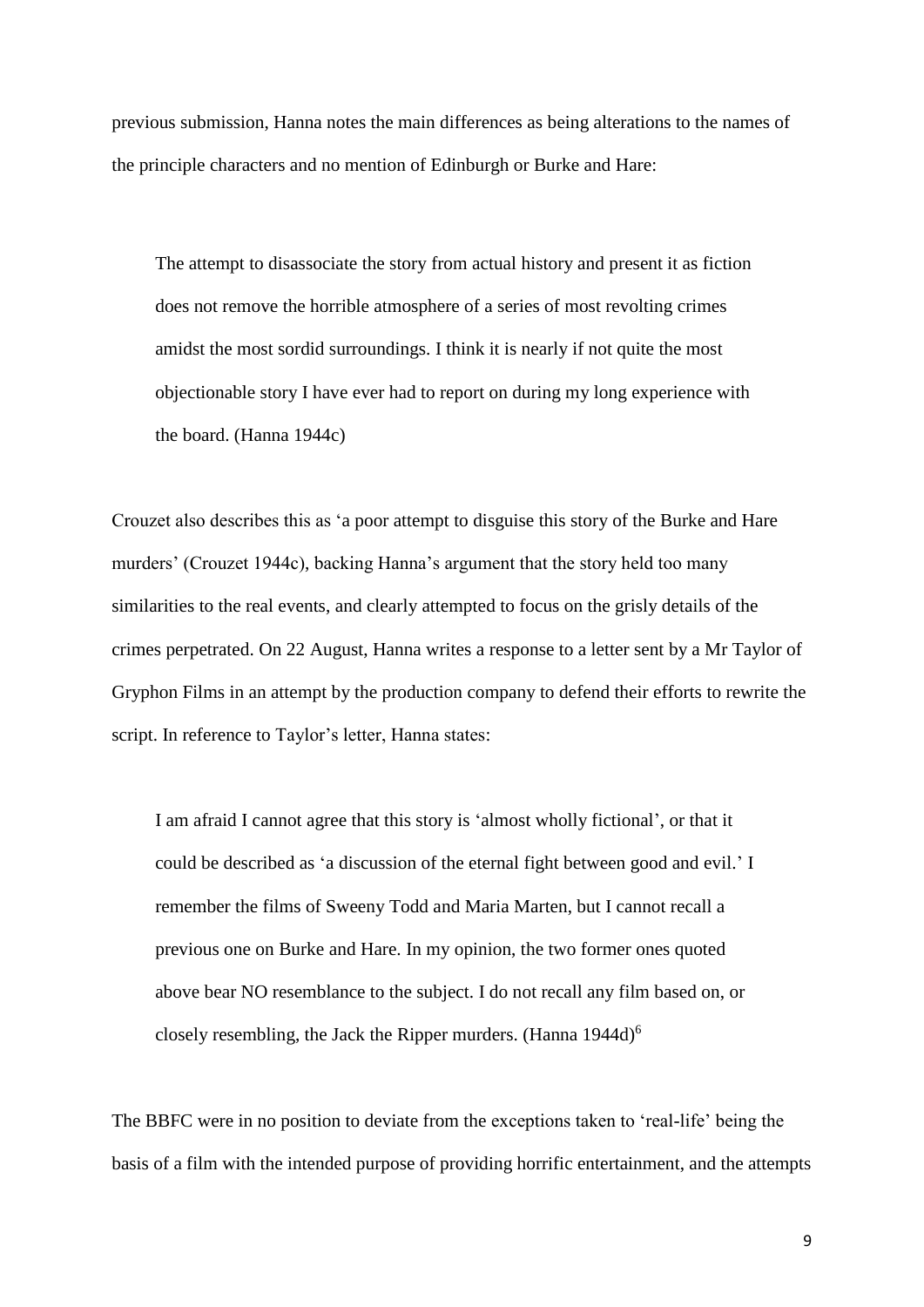made to present the story as a work of entire fiction would appear to have been the only option available to the filmmakers.

Taylor's insistence led to a meeting with Hanna and director of the BBFC, Joseph Brooke Wilkinson, 15 September, in order to discuss a new version of the script, to which Hanna responded:

Some 24 cuts have been made and I agree that they have reduced some of the sordid and unpleasant atmosphere but I regret that, as I visualise it, I do not think this subject or treatment is suitable for exhibition in this country, or that it conforms to the standards which the BBFC have upheld in the past. (Hanna 1944e)

After once again agreeing to make further edits, both Hanna and Crouzet made their concluding remarks on Taylor's final draft, which appeared to meet the BBFC's standards:

After several resubmissions this script has at last been considerably toned down. Nothing will ever make it an attractive story, but I think if it is played very carefully, so as not to stress the sordid and ghoulish characters of Broom and Fallon, or show details of their crimes, it might just get through. I should be sorry to express a more positive opinion. (Hanna 1944f)

The 'toning-down' of the explicit elements appears to have appeased the censors, yet the presence of the Burke and Hare stand-ins, Broom and Fallon, came to be seen as a poor attempt to disguise the origins of the story. Nevertheless, the correspondence between the BBFC and the filmmakers demonstrates how the censors negotiated an agreement whereby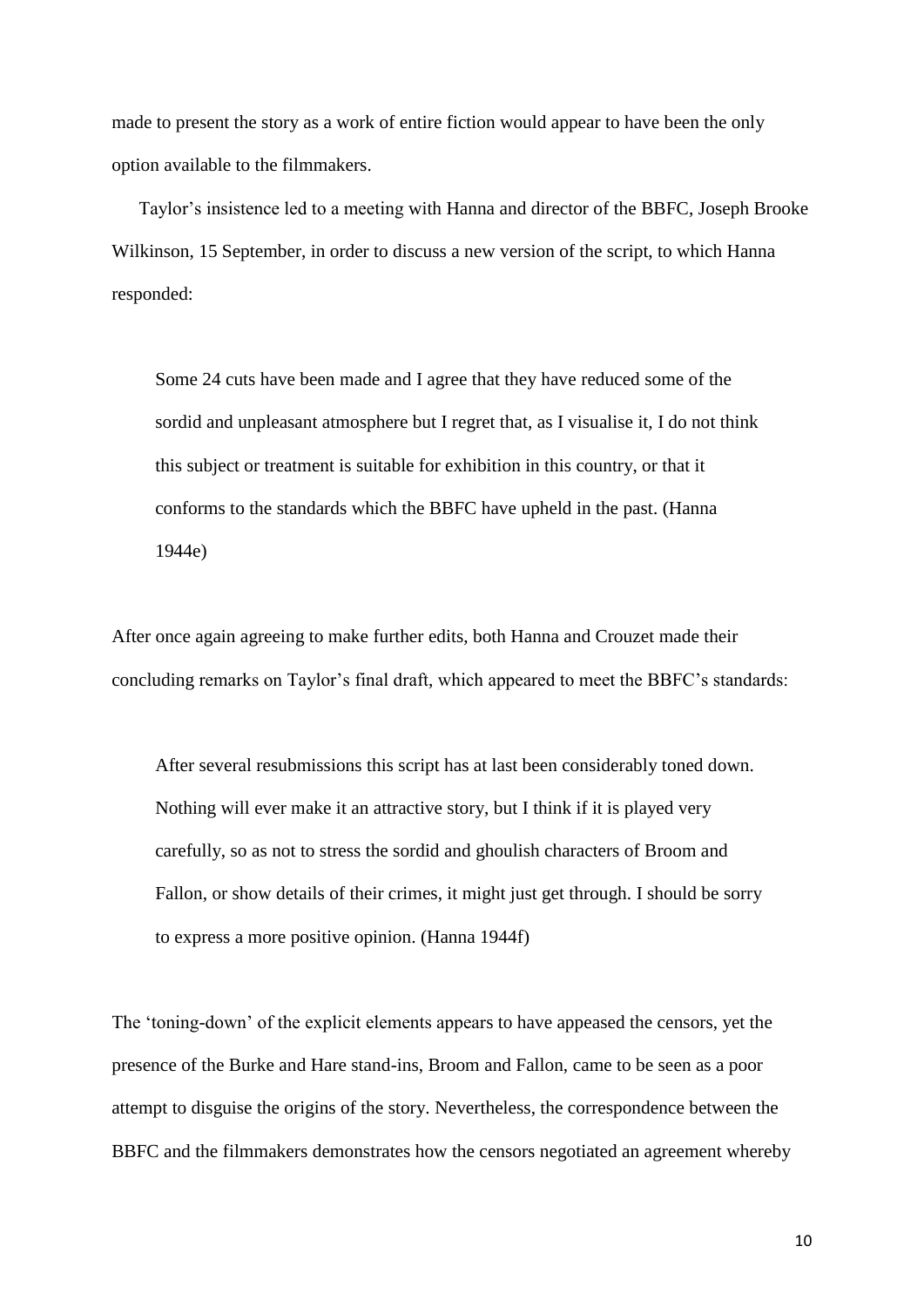the story now fitted in with the Board's guidelines, reducing the concern of further censorship from the local authorities. Furthermore, these negotiations also reveal that the BBFC were not in fact opposed to horror, as the 'H' ban might otherwise suggest, demonstrated in Hanna and Crouzet's endeavours to permit the Burke and Hare story, in one form or another, whilst working under the restrictions of the 'ban'. Regardless of the Board's approval at script stage, Gryphon Films would be taking a risk with this venture as the final filmed version would still require approval for classification. However, considering the amount of time Gryphon Films had already invested in reworking the story, the fact that the studio decided not to proceed with filming was more likely a result of the impending Val Lewton production for RKO, based on the fictionalized interpretation of the story by Robert Louis Stevenson.

#### **Val Lewton crosses the Atlantic**

Production of *The Body Snatcher* took place over several weeks between October and November 1944 (Lenning 2003: 339), prior to the green light being reluctantly given by the BBFC to Gryphon Films. Stevenson's short story, written in 1884, is set around the time of the Burke and Hare murders, 1827–28, and makes direct reference to the real-life Dr Knox as the professor under whom the two main protagonists were tutored. In this story the emphasis is on two students of Dr Knox, Wolfe MacFarlane and Donald Fettes, entrusted with the duty of assisting the acquisition of cadavers. Suspicion arises when they are supplied with the corpse of a woman Fettes once knew and also when a man named Gray, who is seen having an argument with MacFarlane, finds his way onto the dissecting table. Fettes therefore believes his colleague to be a murderer although he is persuaded not to talk to the police lest he face the same fate. They are then sent by Knox to exhume the body of a recently buried woman and on their return journey her body appears to take the form of Gray's, presenting a haunting vision of an already dismembered corpse.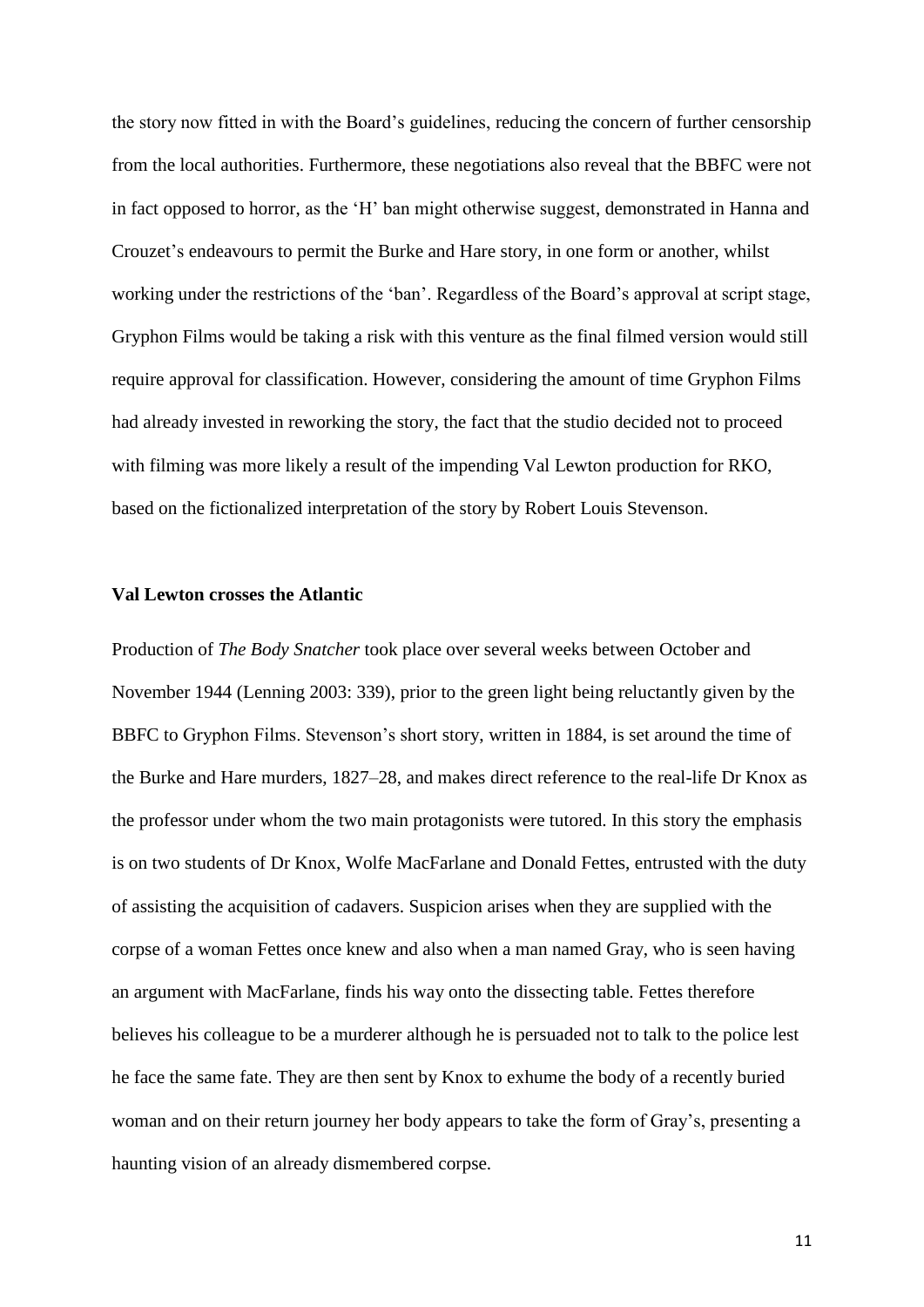As an adaptation of Stevenson's literary interpretation of the notorious murders, Lewton's film provides some distance from the real case of Burke and Hare whilst maintaining fundamental details central to the story.<sup>7</sup> In a similar hierarchy to 'The Anatomist', Dr MacFarlane (Henry Daniell) is the head of a medical school where he works alongside new assistant Fettes (Russell Wade) and cabbie Gray (Boris Karloff), whose role is fleshed out to include a back story revealing how some years earlier he refused to implicate MacFarlane for their crimes, sacrificing himself for his employer. Gray's hold over MacFarlane, alluded to in the short story, results in his death at the hands of the doctor, with the cabbie subsequently reappearing as a traumatic hallucination on the part of MacFarlane, leading to the doctor's fateful plunge over a cliff. A number of brief allusions to Burke and Hare throughout the film appeared to have no effect upon the Lewton production as the film was passed by the BBFC in October 1945 (BBFC 2011) uncut with an 'A' certificate. While the real Burke and Hare may only be mentioned on two brief occasions their presence is felt in the heinous crimes perpetrated by Gray, thereby allowing the real-life events to remain a haunting presence within the film without falling foul of the BBFC's warning against portraying these characters in the screen. As with the earlier RKO productions, *The Body Snatcher* avoided supernatural horrors, with only the brief reappearance of the ghostly Gray momentarily suggesting something more 'fantastic', although, as in *The Lost Weekend*, this moment is explained as merely the result of a hallucination.

Prior to his arrival in Hollywood Lewton began his career by writing a number of historical, romantic and crime novels, and this literary background was used to full effect during his stint at RKO, playing a big part in the screenwriting process for the new Robert Louis Stevenson adaptation. The 'literary atmosphere' created by Lewton would be felt throughout his productions, toning down the 'conventional grotesquery of the horrorgenre'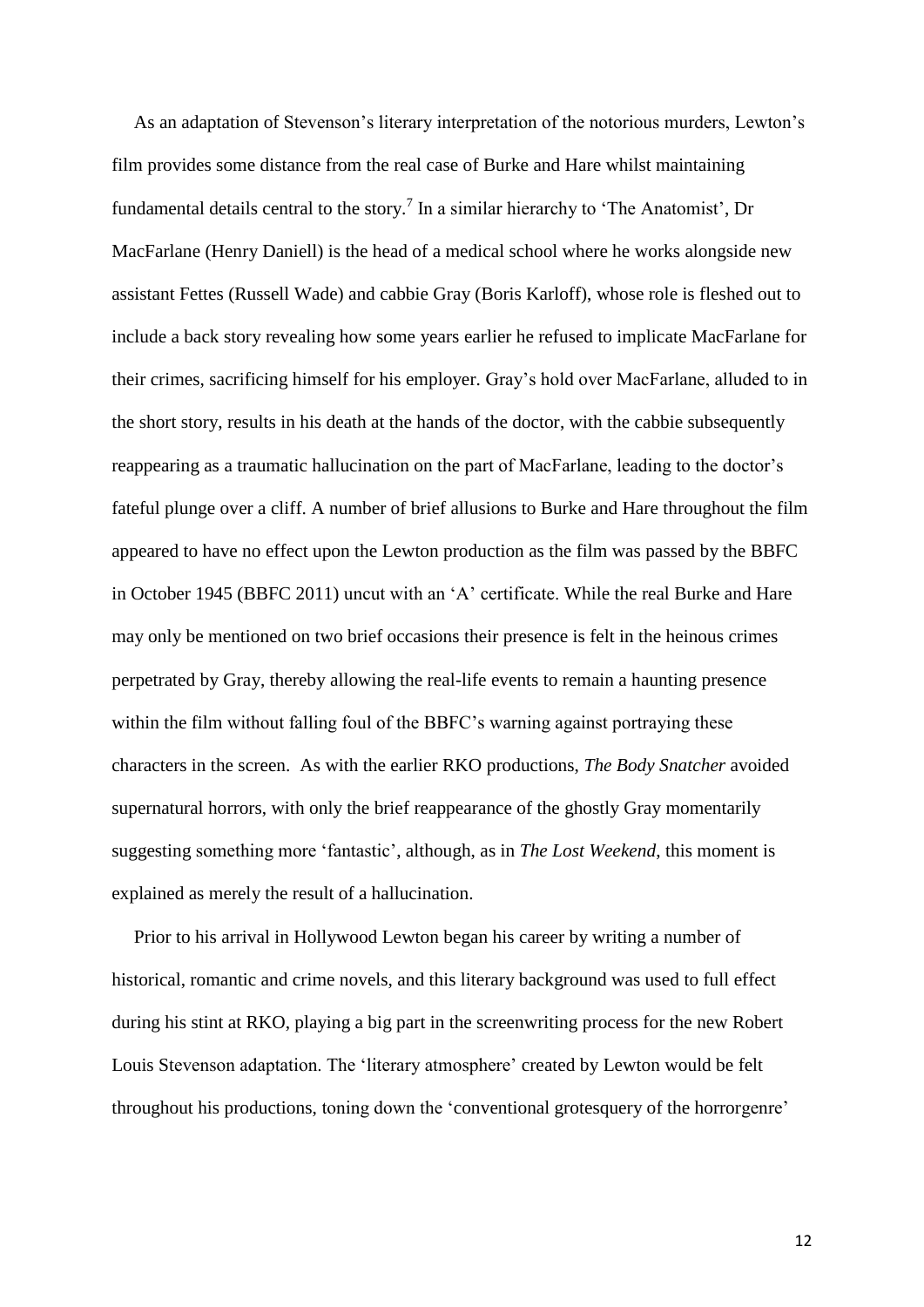(Telotte 1982: 25–26) prevalent throughout the Universal cycles, in the interests of creating a more poetic style:

Although Lewton often did not show significant actions, relying instead on the allusive potential of the character and setting, those things he depicted and the manner in which he avoided showing others demonstrate the truly cinematic sense he brought to his many horror subjects. (Telotte 1982: 27)

Opening with an introduction to the streets of Edinburgh, 1831, scenes of civilians passing oblivious through the city streets underscore the film's sinister side, and society in general, as Gray will later pass through the same inconspicuous settings to claim unsuspecting victims. The kindness displayed by Gray towards the injured child, Georgina Marsh (Sharyn Moffett), is in stark comparison to MacFarlane's cold and clinical approach to her condition when he initially refuses to treat the girl, before ultimately being persuaded to do so by Fettes. The girl's fear of the doctor implies a distrust despite his standing in the community, and underlines the need to look beyond façades in order to reveal the dark realms which await beneath. Fettes represents the naïve eyes of an audience brought into this underworld through the bustling streets of Edinburgh, where ignorance permits a safe distance from what is hidden beneath the surface reality. Telotte sees this hidden terror behind MacFarlane's character as a form of 'internal grotesquery' (Telotte 1982: 34) defining the visual as it forms a part of the human psychology, recognisable in the contrast between the respectable front to the doctor's home and the basement in which he hides his macabre activities. In contrast, Gray's persona as the friendly cabman stands in opposition to his small and decrepit lodgings, hidden in shadow at the end of a gloomy side-street located close by to the busy city scenes introduced at the start of the film. In confronting the audience with these horrific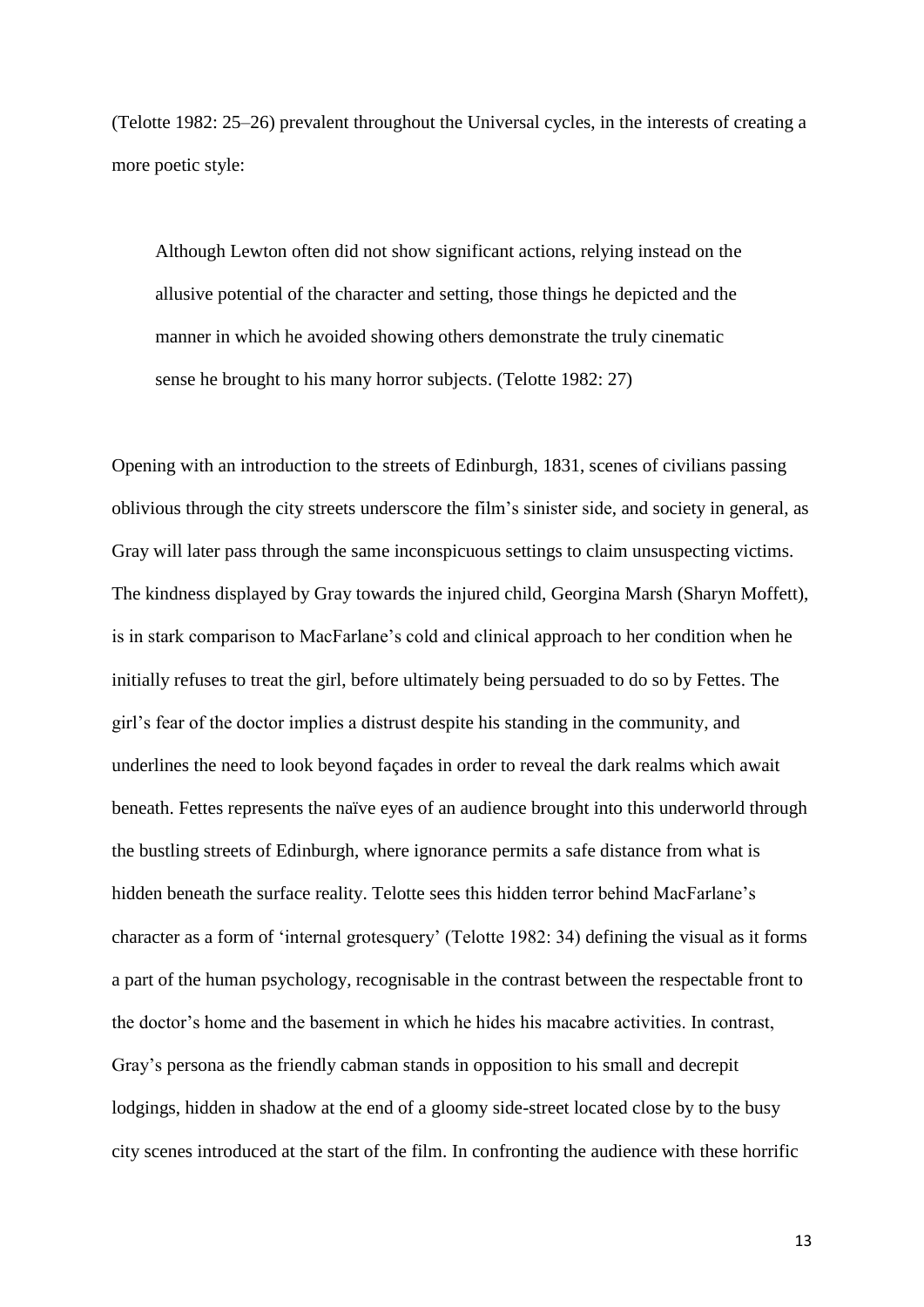aspects of everyday 'reality', the filmmakers make it more difficult for the viewer to dismiss them as easily as the horrors of the 'fantastic', creating something far more disturbing as a result.

At the end of the film, when MacFarlane hallucinates a vision of Gray on the body of a recently deceased woman, there is stark contrast to the preceding events as the viewer is momentarily taken out of world of 'reality' until later when the sight is revealed as merely a hallucination. The return to reality, and acknowledgement of the ghostly apparition as a hallucination, situates the horrific imagery within similar realms to the visions of Don Birnamin *The Lost Weekend* rather than falling into the *marvellous*, or that which we know to be beyond plausibility. Rather than existing within the supernatural realm of the Universal films, Lewton's films are situated within the everyday, and the characters and their actions positioned closer to the very real ills of society. As Rosemary Jackson suggests, the presence of such non-supernatural 'demonic' figures became a key part of the Victorian literature:

A fantastic mode had always permitted a society to write out its greatest fears as 'demonic', or 'devilish': for the Victorian middle class, these were the threats of transformation of social and sexual mores. A 'devil' was no longer even equivocally super-human: it was a working-class revolutionary, a desiring female, a social outsider or 'madman'. (1981: 131)

MacFarlane is certainly no super-human although he, with Gray forming part of his Jekyll and Hyde personality, embodies the fears of an uprooted post-war society no longer safe from the dark underbelly hidden behind a respectable front. As the fantastical themes associated with the banned 'H' films were not apparent in *The Body Snatcher*, the film did not warrant the same treatment as those deemed to be of a 'horrific' nature and was therefore deemed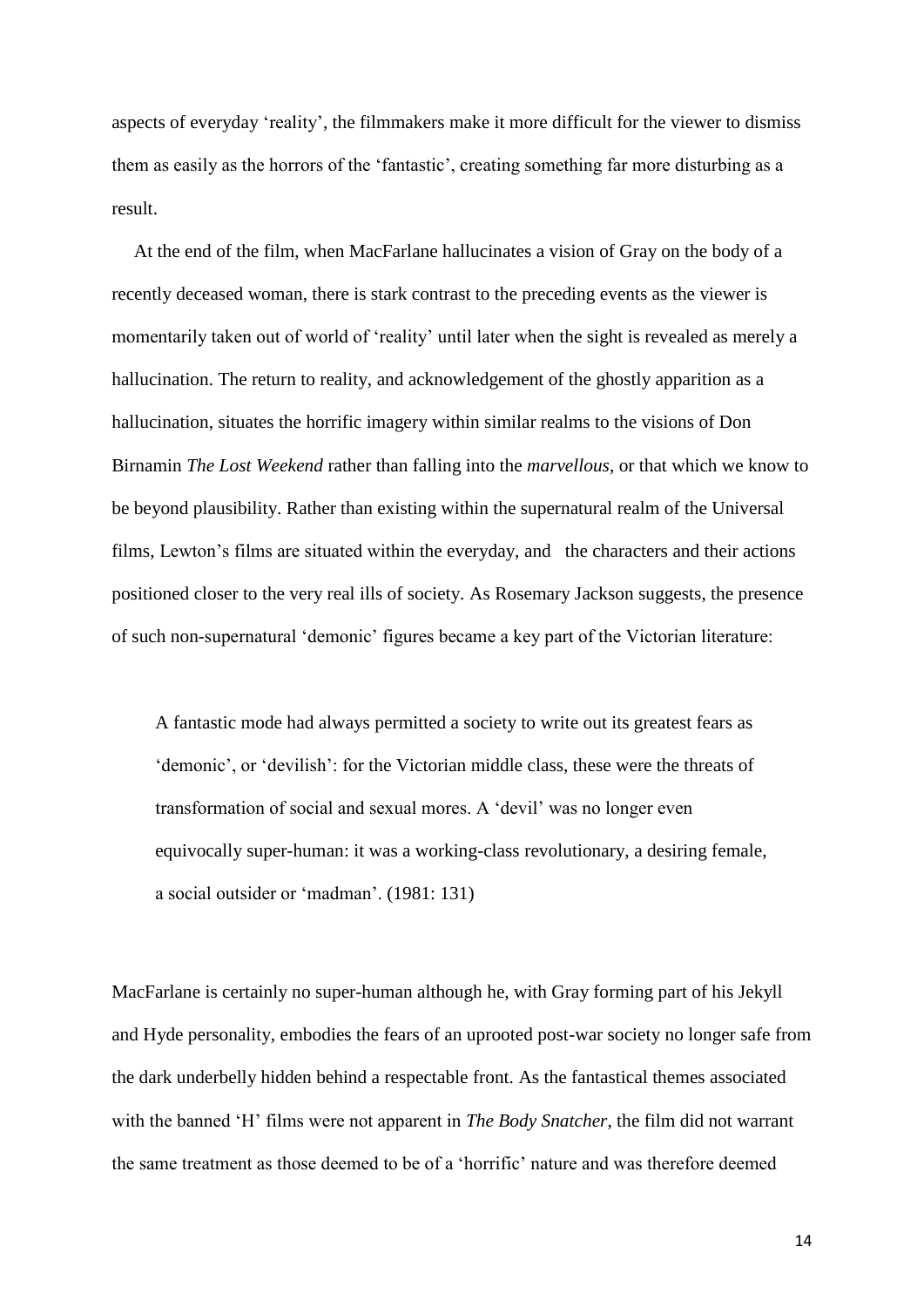suitable for the younger audience. However, the critical response to the film saw this link to reality as potentially far more disturbing that anything associated with the objectionable 'H' classification and its supernatural horrors.

# **A creepy, horrific period melodrama unsuitable for the 'Highly Strung'**

Before arriving in the United Kingdom, reviews coming in from New York championed Lewton's film as an alternative to the repetitive themes common to the genre, with John T. McManus, of *New York PM*, proclaiming 'The Body Snatcher is much too good for […] the sorry parade of penny-dreadfuls streaming from the Universal and RKO studios through the gory portals of the Rialto theatre, […]Dracula, in all his gory, was never arrayed like this' (1945). The *New York Times* confirms that even though it is 'certainly not the most exciting "chiller-drama" […] it is somewhat morecredible than most and manages to hold its own with nary a werewolf or vampire!' (J. R. L. 1945).The *New York Daily News* praises the film as 'the best Karloff picture to come in ages', recognizing the move away from the 'hokum shockers' normally associated with the star, becoming instead 'a thing of realistic horror' (Hale 1945). The *Herald Tribune* reiterates these common themes in suggesting that 'unlike the majority of recent horror pictures, this one does not attempt to gain its effect by the simple expedient of concentrating upon corpses' and, instead 'the emphasis is placed upon the relationship between two men' (McCord 1945). The New York press thus united in proclaiming that this film represented a new direction for horror in dealing with its subject with a realism not often seen in the genre, with the choice of the psychological over explicit visuals being instrumental in this shift.

The BBFC's initial concerns regarding the reimagining of the infamous crimes perpetrated by the resurrectionists, became the key selling point for the British trade press in a similar manner to the New York reviews. After listing *The Body Snatcher* in the 'horror' category,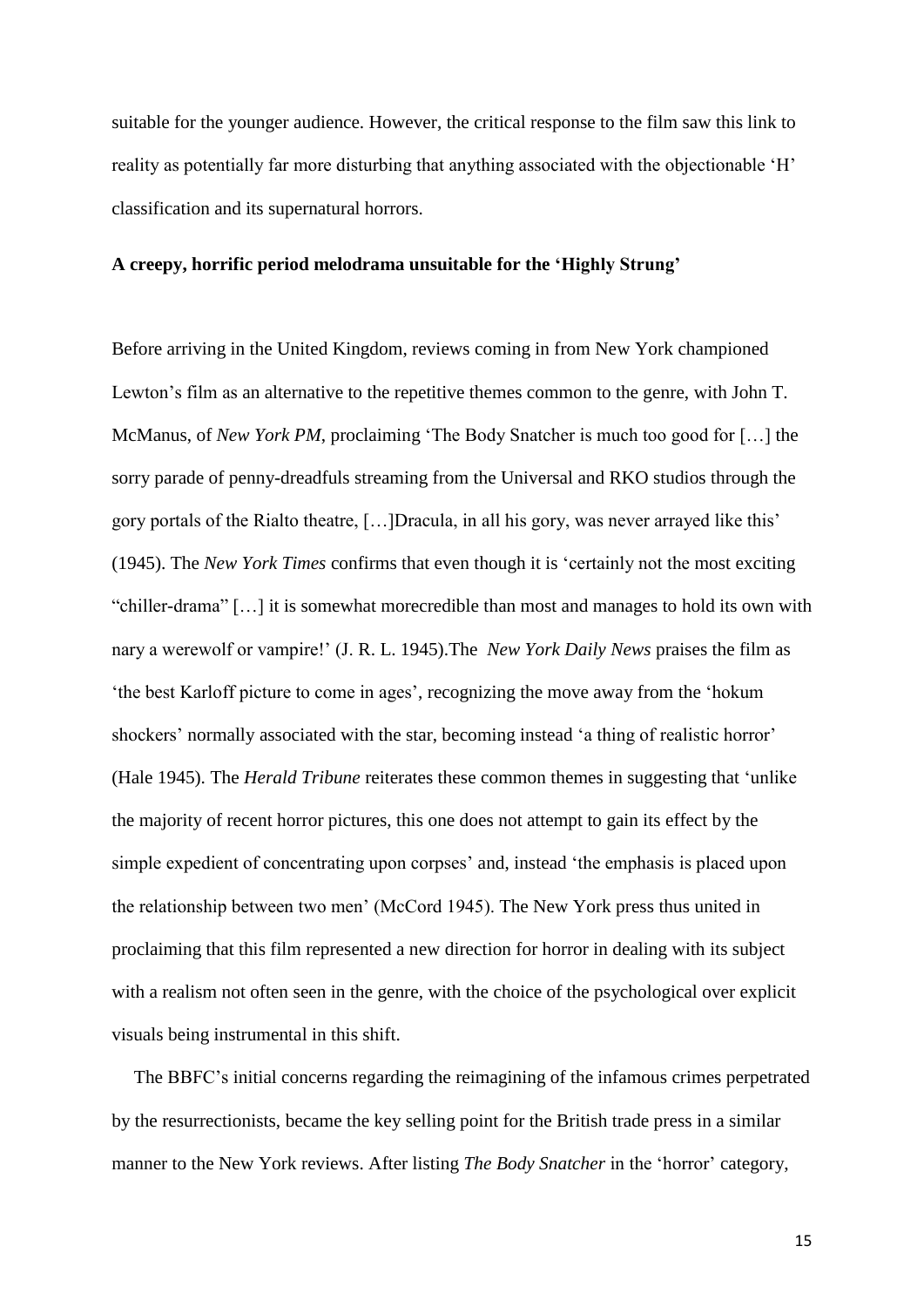*Monthly Film Bulletin* was in no doubt as to the film's principal appeal, describing it as '[d]efinitely not a film for the highly strung or over imaginative' as a result of the 'grim and macabre atmosphere […] well maintained throughout the film' (G. M. D. 1945: 131). Henry Daniell's performance as MacFarlane, in scenes depicting the growing tension between the doctor and Gray, is singled out as being crucial 'in bringing to life this story' (G. M. D. 1945: 131), thereby elevating there strained performances of villainy over the 'highly-coloured' theatricality typically associated with Lugosi, whose small role is deemed to be of little significance.

*Kinematograph Weekly* categorizes the film as 'creepy' and a 'shocker', terms typically associated with horror during this period, before going on to position the adaptation of Robert Louis Stevenson's 'famous essay in the macabre' alongside other respectable period productions based on literary classics, such as Stevenson's own 'The Strange Case of Dr Jekyll and Mr Hyde' (Anon. 1945: 33). This respectability was also seen in the film's psychological themes, producing 'excellently timed and executed thrills' and addressing 'Grand Guignol to the audience's intelligence and reason' particularly through the 'sensibly discussed and diagnosed' condition of the 'border-line cases' MacFarlane and Gray (Anon. 1945: 33). The successful treatment of this psychological horror brings the reviewer to recommend this true 'part of history' as 'a cut above the average horror picture', although with the prerequisite amount of 'grisly but exciting drama' (Anon. 1945: 33).

The commitment to realism through historical accuracy is acknowledged by *Today's Cinema* which lists the film as a '[p]eriod melodrama' with a 'well sustained' recreation of the time, marred only by 'the unfortunate and by no means infrequent intrusion of strong American accents' (J. G. W. 1945: 12). The performances of British expats Karloff and Daniell may have been let down by Russell Wade and his fellow cast, yet the review indicates a positive response to the film as an honest representation of late-Georgian era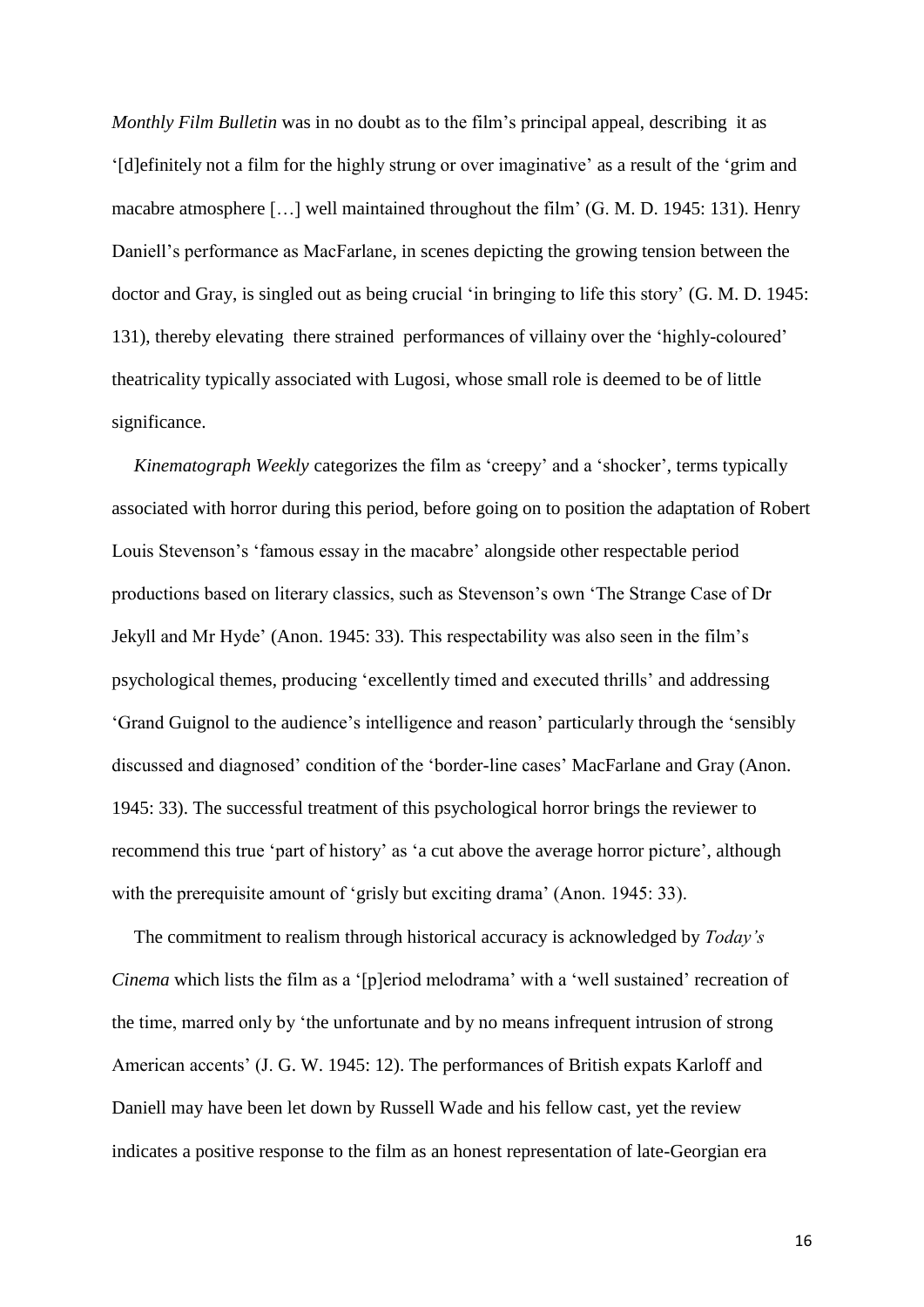Edinburgh. Regardless of the implication that the 'total dramatic impression' is somewhat hampered by moments of 'sheer absurdity', most likely in reference to the apparition of Gray at the end of the film, the treatment successfully 'provides moments of genuine suspense in [the] heartless murder of [the] harmless street singer' and scenes depicting the operation upon the young girl (J. G. W. 1945: 12). Tellingly, the reviewer highlights two moments wherein suggestion, as opposed to the visually explicit, plays a key function in developing suspense and horror outside the realms of the 'fantastic'. The former is a brief sequence of Gray riding his cab as he follows the singing girl out of shot before her voice is cut off abruptly, while the similarly short sequence of the operation lasts no longer than a few seconds and yet the image of the young girl's small figure on the surgeon's table provides a suitably macabre moment. What the response to *The Body Snatcher* from the trade press demonstrates is a clear preference for the type of horror derived from the realms of reality over fantasy, with an emphasis upon restraint over the explicit whatever the context might be.

# **Conclusion**

What these reviews for *The Body Snatcher* illustrate is how both sides of the Atlantic displayed an admiration for a film clearly sold as 'horror' which utilized both psychological and realist methods in order to appeal to the viewer's intellect, whilst bringing with it the necessary thrills required by the genre. In suggesting that the realist treatment provides something far more terrifying that the supernatural horrors that preceded it, the reviews also reveal how the film managed to circumvent the restrictions imposed by the 'H' classification in toning-down the 'highly coloured' visuals of the 'low-brow'.

The complications created by the BBFC in approving a script of the Burke and Hare story demonstrate some of the concerns shown by the censors and critics alike following the release of *The Body Snatcher*, as 'realism' presented the Board with similarly complicated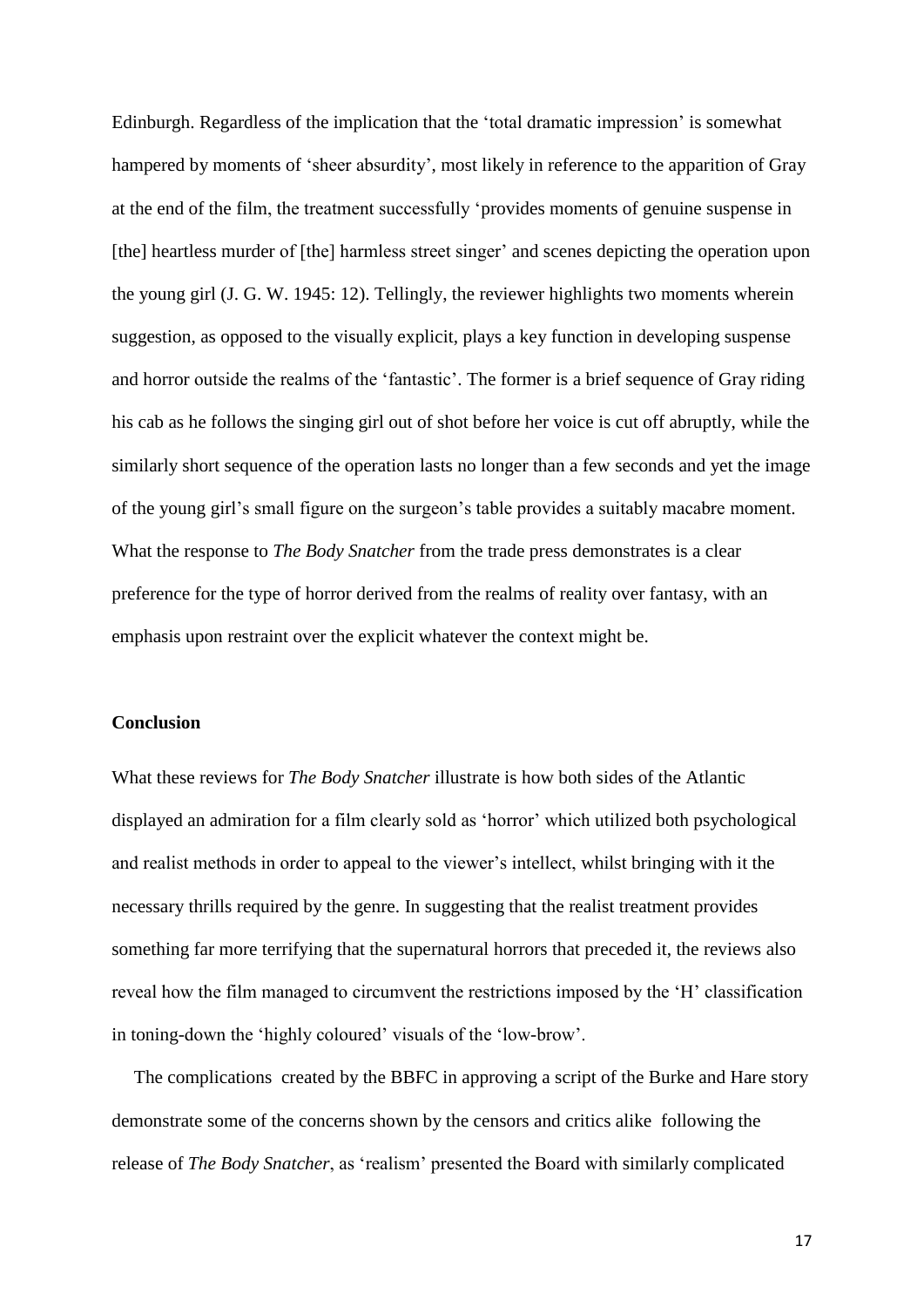issues surrounding the ban on 'H' films. Even though the 'quality' realist films of the war years were championed in the critical press as the epitome of British film production, the use of realism as a means of confronting social issues was a far more complex matter and could involve far more horrific issues than those found in 'H' rated horror films with a supernatural backdrop. . As the war came to an end, realism maintained its presence on British screens, but increasingly through an engagement with gritty and shocking contemporary, eventually forcing the BBFC to rethink film classification in the United Kingdom by introducing the 'X' certificate in 1951.

The supernatural horrors banished by the 'H' ban would soon be released back into the British market, as the concerns surrounding the 'H' no longer remained as significant for the Board and the local authorities. The prestige brought to *The Body Snatcher*, through historical accuracy and literary origins in the context of a story of psychological manipulation, demonstrated that the 'horrific' was no longer reserved for themes of the supernatural. Lewton's film clearly marks a significant shift in the perception of what would be considered as horror in the future, moving from Universal's monsters to the disturbing images evoked though mere suggestion of something far more sinister. However, the praise bestowed upon the realistic approach taken to Lewton's film did not spark any new horror cycle as the previous decade had. As the 'low-brow' productions held back by the 'H' ban slowly vanished from the screens towards the end of the decade, elements of the genre remained within horrific glimpses at the dark side of reality seen in 'social problem' films such as *The Lost Weekend* and *The Snake Pit*. Critics and censors alike now recognized the horror prevalent in depictions of post-war society, particularly through themes of the psychological and mental illness.

#### **References**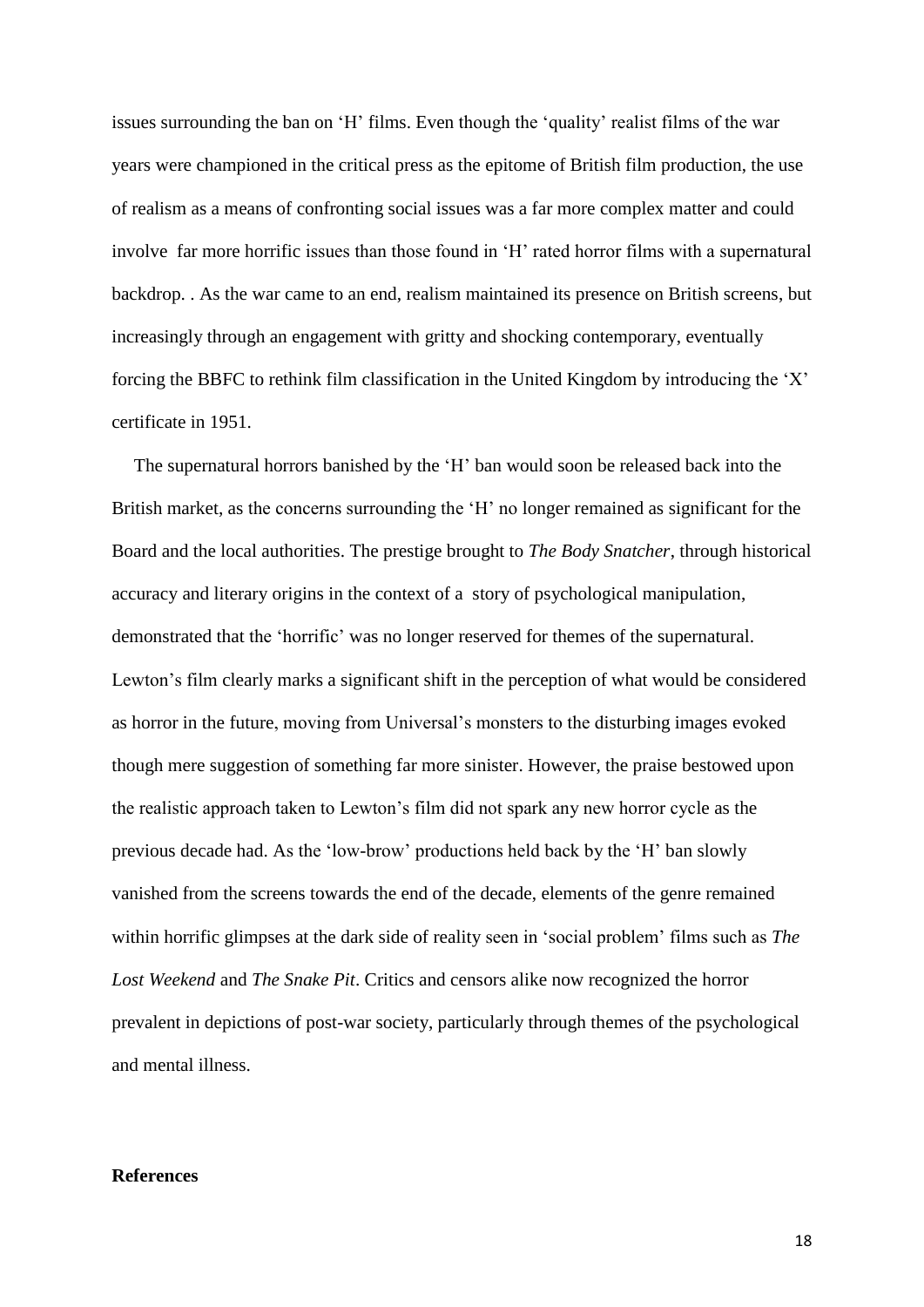Anon. (1945), 'The Body Snatcher', *Kinematograph Weekly*, 345:2013, p. 33.

Armstrong, R. (2000), *Billy Wilder: American Film Realist*, London: McFarland & Company.

BBFC (2011), 'The Body Snatcher', [http://www.bbfc.co.uk/releases/body-snatcher-1970-1.](http://www.bbfc.co.uk/releases/body-snatcher-1970-1) Accessed 22 June 2016.

Bernstein, M. (2000), 'Introduction', in M. Bernstein (ed.), *Controlling Hollywood: Censorship and Regulation in the Studio Era*, London: The Athlone Press, pp. 1-15.

Casper, D. (2007), *Postwar Hollywood: 1946–1962*, Oxford: Blackwell.

Conrich, I. (2001), 'Traditions of the British horror film', in R. Murphy (ed.), *The British Cinema Book*, 2nd ed., London: BFI, pp. 226–34.

Crouzet, N. (1944a), 'The Anatomist', *BBFC Scenario Notes 1944–1945*, 27 May, BBFC-1- 10.

\_\_\_\_ (1944b), 'The Business of Death', *BBFC Scenario Notes 1944–1945*, 29 June, BBFC-1- 10.

\_\_\_\_ (1944c), 'The Doctor and the Devils', *BBFC Scenario Notes 1944–1945*, 4 August, BBFC-1-10.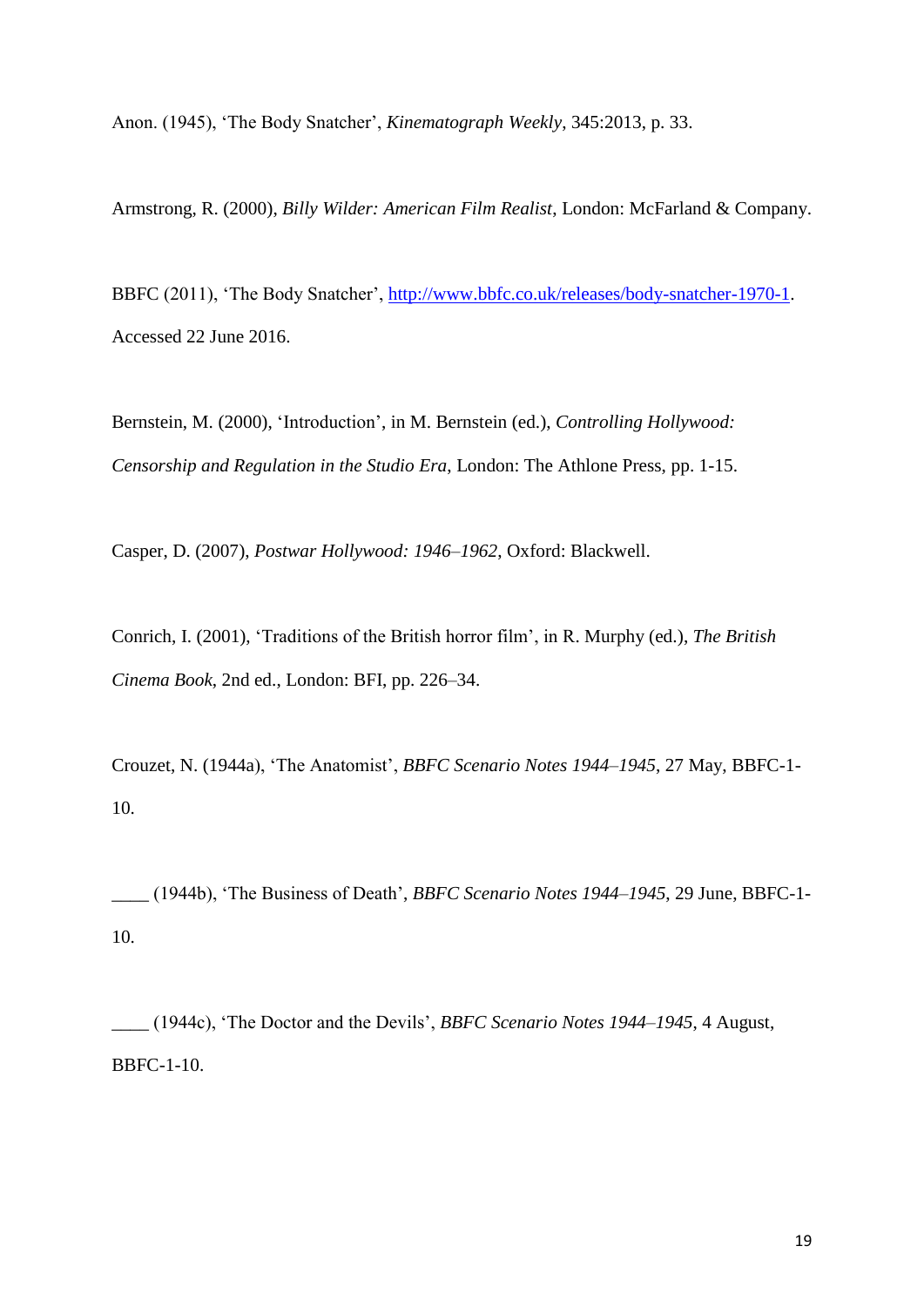Frith, P. (2015), 'Realism, fantasy, and the "H" certificate: Rethinking horror cinema in Britain during the 1940s', Ph.D. thesis, University of East Anglia, Norwich.

G. M. D. (1945), 'The Body Snatcher', *Monthly Film Bulletin*, 12:143, p. 131.

Hale, W. (1945), 'On Rialto's Screen', *New York Daily News*, 26 May, republished in New York Motion Picture Critics (1945), *New York Motion Picture Critics' Reviews 1945*, New York: Critics Theatre Reviews, p. 352.

Hanna, Colonel John C. (1944a), 'The Anatomist', *BBFC Scenario Notes 1944–1945*, 27 May, BBFC-1-10.

\_\_\_\_ (1944b), 'The Business of Death', *BBFC Scenario Notes 1944–1945*, 5 July, BBFC-1- 10.

\_\_\_\_ (1944c), 'The Doctor and the Devils', *BBFC Scenario Notes 1944–1945*, 31 July, BBFC-1-10.

\_\_\_\_ (1944d), 'The Doctor and the Devils', *BBFC Scenario Notes 1944–1945*, 22 August, BBFC-1-10.

\_\_\_\_ (1944e), 'The Doctor and the Devils', *BBFC Scenario Notes 1944–1945*, 23 September, BBFC-1-10.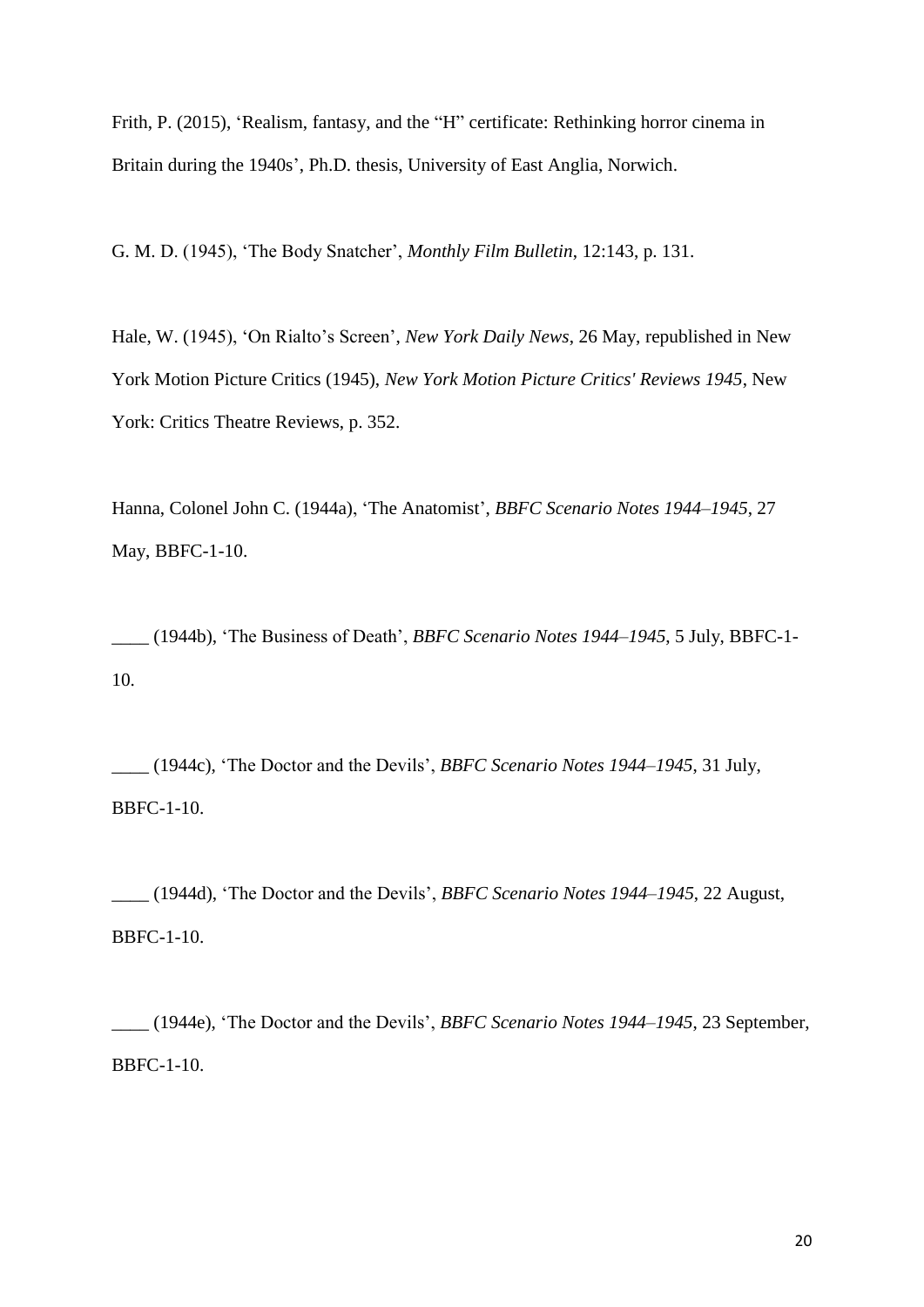\_\_\_\_ (1944f), 'The Doctor and the Devils', *BBFC Scenario Notes 1944–1945*, 2 November, BBFC-1-10.

Hitchcock, Alfred (1940), *Rebecca*, Los Angeles: Selznick International Pictures.

Hunnings, N. March (1967), *Film Censors and the Law*, London: George Allen & Unwin Ltd.

Jackson, R. (1981), *Fantasy: The Literature of Subversion*, London: Routledge.

Jancovich, M. (2010), '"Two Ways of Looking": The critical reception of 1940s horror', *Cinema Journal*, 49:3, pp. 45–66.

J. G. W. (1945), 'The Body Snatcher', *Today's Cinema*, 65:5266, p. 12.

Johnson, T. (1997), *Censored Screams*, London: McFarland.

J. R. L. (1945), 'At the Rialto', *New York Times*, 26 May, p. 18.

Kaneto, Shindo (1964), *Onibaba*, Tokyo: KindaiEigaKyokai.

Kuhn, A. (1988), *Cinema, Censorship and Sexuality: 1909–1925*, London: Routledge.

Lenning, A. (2003), *The Immortal Count: The Life and Films of Bela Lugosi*, Kentucky: University Press of Kentucky.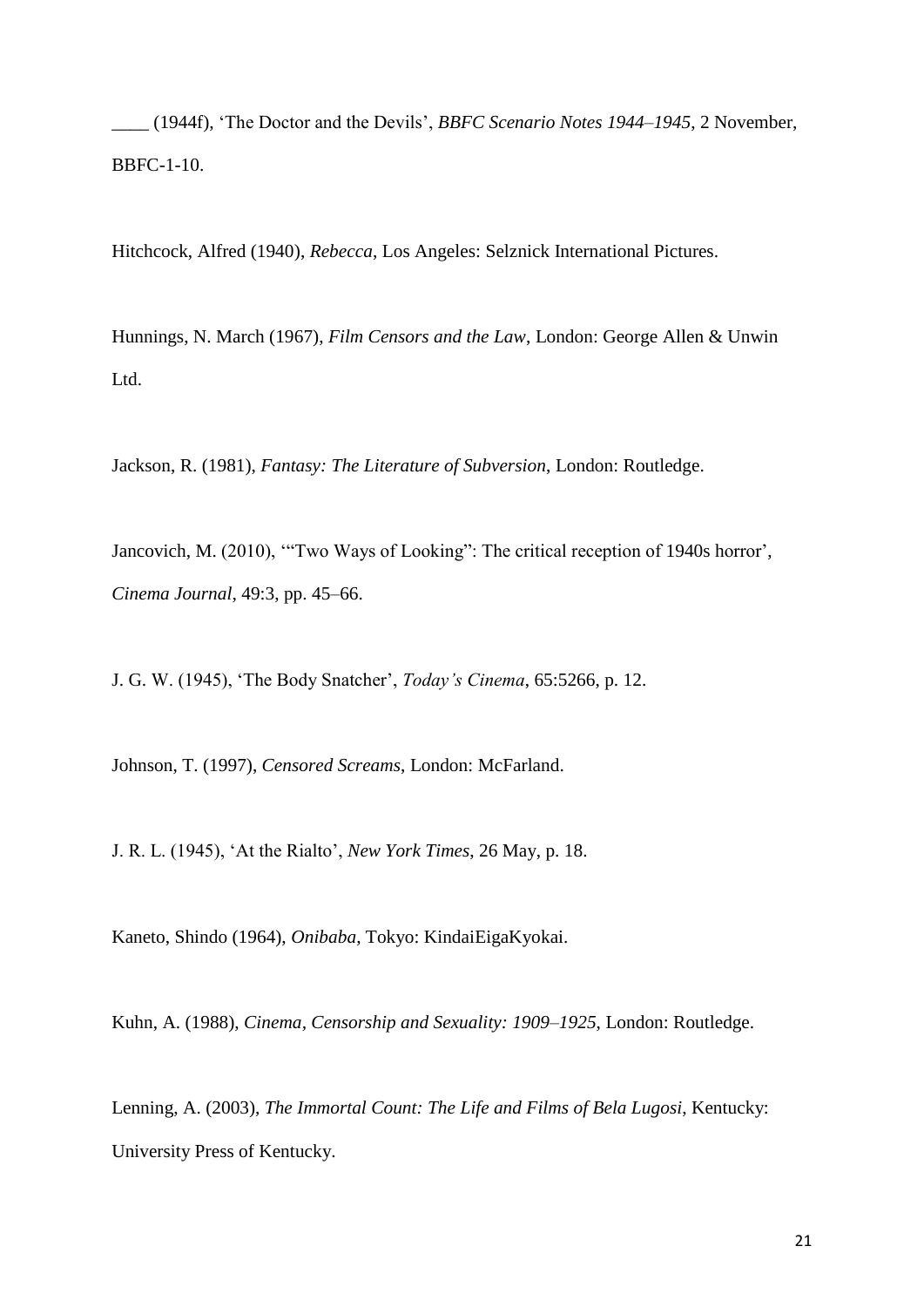McCord, B. (1945), 'The Body Snatcher', *New York Herald Tribune*, 26 May, republished in New York Motion Picture Critics (1945), *New York Motion Picture Critics' Reviews 1945*, New York: Critics Theatre Reviews, p. 352.

McManus, John T. (1945), 'Grave-robbing neatly done', *New York PM*, 27 May, republished in New York Motion Picture Critics (1945), *New York Motion Picture Critics' Reviews 1945*, New York: Critics Theatre Reviews, p. 351.

Nemerov, A. (2005), *Icons of Grief: Val Lewton's Home Front Pictures*, London: University of California Press.

Pirie, D. (1973), *A Heritage of Horror: The English Gothic Cinema 1946–1972*, London: Gordon Fraser.

Richards, J. (2001), 'British film censorship', in R. Murphy (ed.), *The British Cinema Book*, 2nd ed., London: BFI, pp. 155–62.

Smith, Sarah J. (2005), *Children, Cinema and Censorship: From Dracula to the Dead End Kids*, London: I. B. Tauris.

Telotte, J. P. (1982), 'A photogenic horror: Lewton does Robert Louis Stevenson', *Literature/Film Quarterly*, 10:1, pp. 25–37.

Wilder, Billy (1944), *Double Indemnity*, Los Angeles: Paramount Pictures.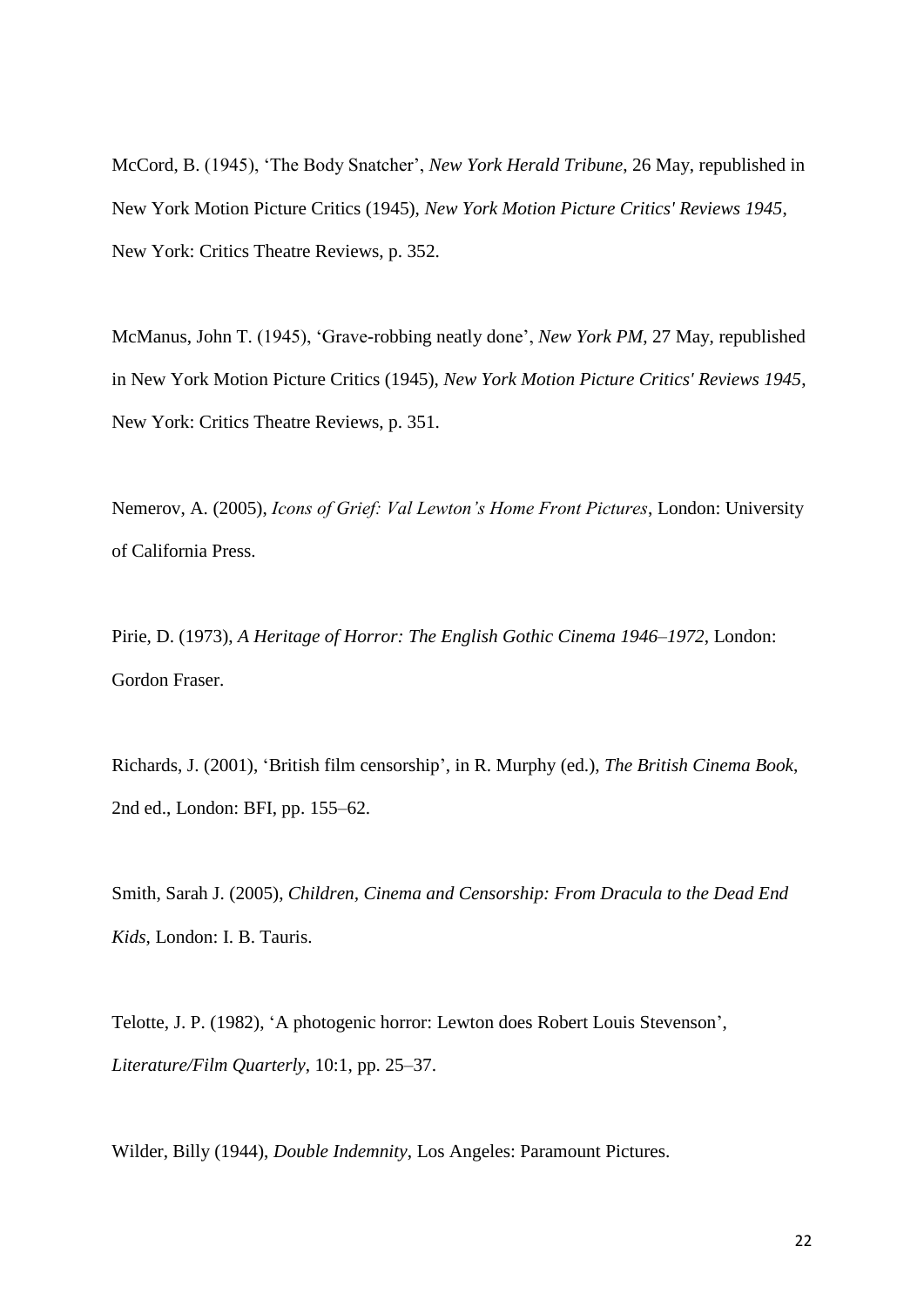\_\_\_\_ (1945), *The Lost Weekend*, Los Angeles: Paramount Pictures.

Wise, Robert (1945), *The Body Snatcher*, Los Angeles: RKO.

# **Contributor details**

Paul Frith is a post-doctoral research associate on the AHRC funded project 'The Eastmancolor Revolution and British Cinema, 1955–1985', based at the University of East Anglia (United Kingdom). In 2014, he completed his thesis on horror and realism in Britain during the 1940s, with publications on this subject appearing in the *Journal of British Cinema and Television*. His research specialism is in British cinema with an emphasis upon censorship and the horror film.

Contact:

School of Art, Media and American Studies, University of East Anglia, Norwich NR4 7TJ, UK. E-mail: paul.frith@uea.ac.uk

#### Notes

<sup>1</sup>Up until this point the BBFC certified films as either universal ('U') for all, or for 16 years or older unless accompanied by an adult ('A').

 $2$ At the Lyceum theatre, Edinburgh, in July 1930. Bridie would later go on to work with Alfred Hitchcock during the late 1940s.